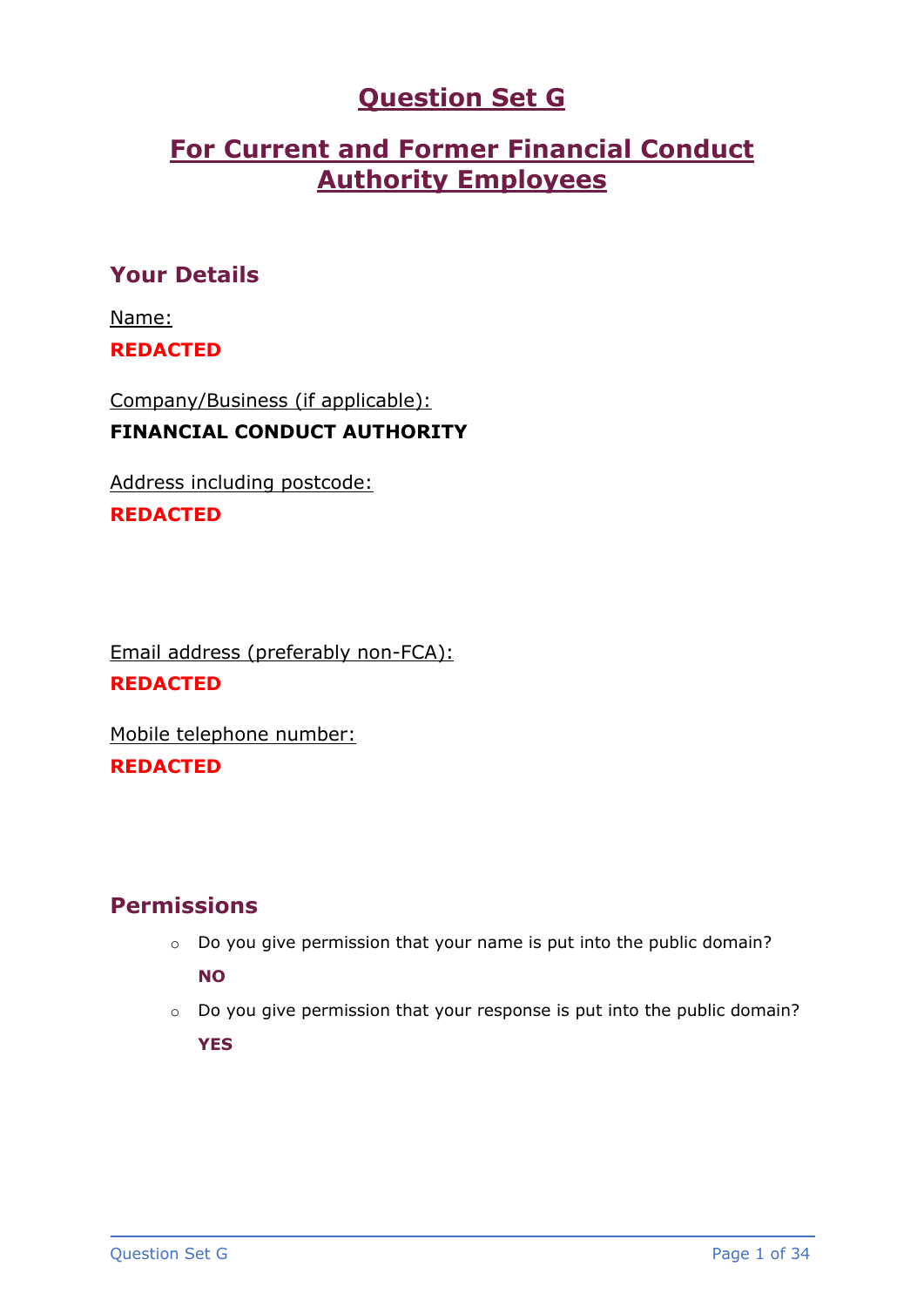# **Questions**

Are you a (i) current or (ii) former, employee, contractor or agency-supplied worker at the Financial Conduct Authority?

# **FORMER EMPLOYEE**

In what area of the FCA do/did you work??

**Customer Contact Centre**, Supervision - Retail Authorisations ("SRA")

**Asset Management Department**, Supervision - Investment Wholesale Specialists ("SIWS")

Briefly describe the functions you perform or have performed at the FCA.

- 1. **Reg-A Junior Associate, Customer Contact Centre:** Handling inbound telephony, email and live webchat contact from firms across all sectors of financial services and other external stakeholders (regulated, as well as non-regulated i.e., those seeking authorisation, appointed representatives, compliance firms, and legal firms etc.) I would provide guidance across a wide breadth of issues including, but not limited to;
	- Systems help e.g., Connect (for regulatory applications and notifications) and Gabriel (for regulatory reporting)
	- Regulatory reporting technical guidance from more simple consumer credit regulatory returns, to more complex AIFMD regulatory returns.
	- Regulatory applications: Authorisations, Approved Persons, Change in Control etc.
	- FCA Handbook guidance (e.g., rules and guidance in relation to sections of the Handbook such as PERG, FIT SUP, COBS, SYSC, BIPRU, MIPRU, IFPRU etc)
	- FCA website guidance, including policy statements, consultation papers, discussion papers. In addition to FCA Register guidance about their own and others' Register entries.
	- Escalating SUP 15 regulatory breach notifications from firms to the relevant areas of Supervision e.g., Events Supervision, CASS, or Fixed Firm Supervisors
	- Online invoicing and fees issues and queries
	- Liaising with other relevant business areas e.g., Approved Persons, Change in Control, Authorisations to check status and provide application updates
	- Training of other Associates in specialist areas e.g., AIFMD-related authorisations & general regulatory reporting requirements.
	- Other voluntary ad hoc input e.g., representing and marketing the FCA and its Graduate Scheme on university campus open days.
- 2. **Reg-B Associate Supervisor, Asset Management Department**: Supervising Fixed-Portfolio and Flexible-Portfolio firms, primarily custody banks and bank-owned asset managers. Responsibilities included;
	- Proactive supervision of a Global Systemically Important Bank ("GSIB")
	- Reactive supervision Flexible-Portfolio firms
	- Contributing to a Firm Evaluation (FE), as part of a proactive supervision strategy, and providing Supervisory oversight over the course of a firm's FE cycle to ensure that the firm are tracking and achieving across their respective FE focus areas.
	- Analysing monthly MI, including minutes of Board, Committee / Sub-Committee meetings, Compliance Risk Tracker etc.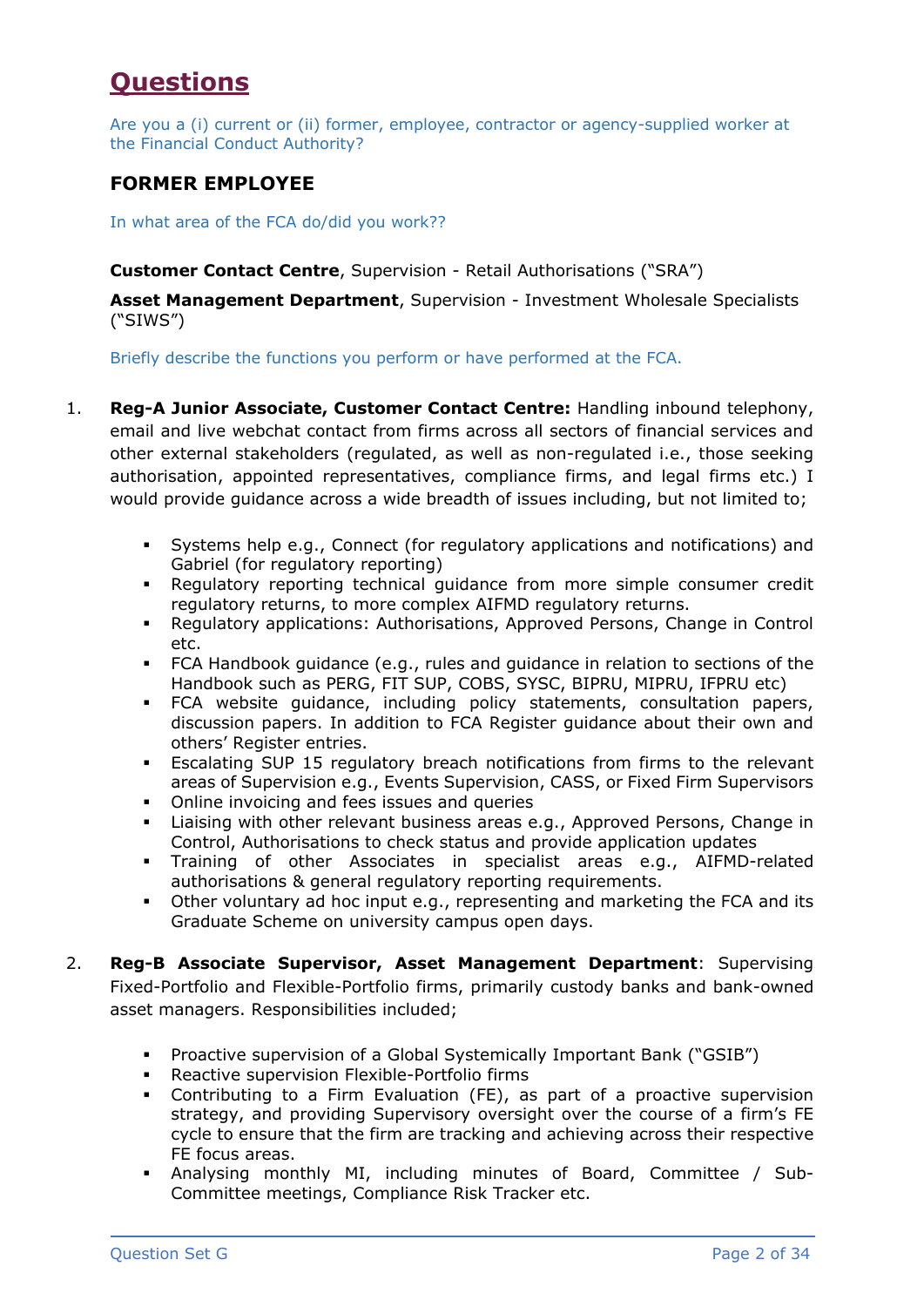- C-Level and Board meetings
- Assessing a P1-classfied, IFPRU 730K firm's Recovery & Resolution Plan: providing feedback etc.
- Processing and investigating SUP 15 regulatory breach and Principle 11 notifications
- Providing front-line Supervisory liaison and input to other relevant business areas e.g., to Approved Persons when they assess a candidate's Form A application to hold Controlled Functions (CFs) or Senior Management Functions (SMFs) and Non-Executive Directors; or to Prudential Supervision in relation conducting liquidity monitoring exercises; or to CASS Supervision in relation to any concerns or risks with a firm's client assets systems and controls etc.
- Investigating reportable concerns and external whistleblowing intelligence
- **•** Preparing briefing packs for CEO and Executive Committee level meetings with their C-Level counterparts of custody banks and/or bank-owned asset managers.
- Other voluntary ad hoc input e.g., assisting HR in marketing the FCA at university campus open days, and interviewing, assessing, and sifting through potential graduate scheme recruits.

In broad terms, what has your experience of working at the FCA been like?

## **70% of FCA tenure was spent on fighting discrimination**

- 3. **I had been with the FCA for 6 years from 2015-2021 as a former front-line contact centre associate before joining the Asset Management Department as a Supervisor.** I entered the organisation from a non-finance background, and was optimistic to learn, network, increase my social capital, as well as my social and economic mobility, whilst focussing on building a fulfilling financial services regulation career in service to the public.
- 4. Unfortunately, **70% of my tenure at the FCA was spent on standing up for my rights, defending myself and fighting discrimination** on the grounds of my protected characteristics; both through internal and external processes to the immense detriment of my psychological and emotional wellbeing.
- 5. On the positive side, the work I was involved in was intellectually stimulating and some of the wonderful people I interacted and worked alongside with were genuine, sincere and intelligent. However, there are also some **nasty, malicious and malignant individuals within the FCA** – they know who they are, and others do too.

During your period of employment did you witness any actions or conduct that, in your reasonable belief, breached any law, regulatory code or applicable or relevant policy? If so, please explain which law, code or policy you believe was breached.

- 6. One cause of major contention within the customer contact centre (stemming from my own negative and detrimental experiences as well as those of others) was the **annual pay and award, and the behind-the-scenes appraisal dynamics which were happening involving team leaders, managers, Heads of Department ("HoD") and members of the Employee Relations team** who would conduct 'moderation meetings' to discuss employees' rating, bonus and pay rise amount in what was meant to be an objective, evidence-based exercise.
- 7. In 2019, in preparation for an Employment Tribunal hearing I made a Freedom of Information Act ("FOIA") request as I had reasonable suspicions that race-based discrimination was occurring within the department; with **BAME employees receiving lower ratings (therefore lower bonus payments and lower pay rises,**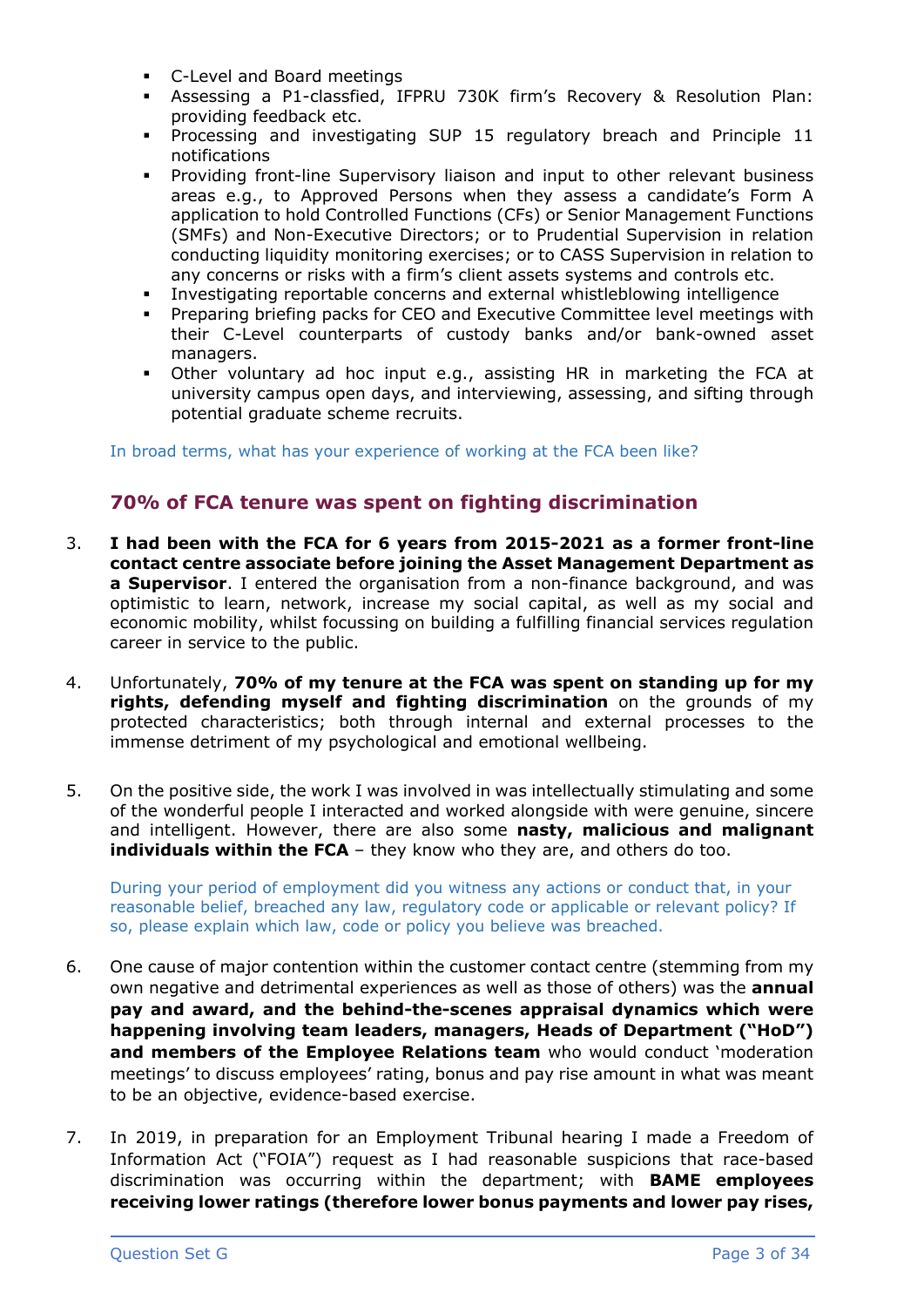**if at all), compared to non-BAME employees**. Results from my request showed that non-BAME employees were indeed given the higher "3" and "4" ratings, which meant that as a minimum the rating would mean eligibility of a 15-20% bonus for the employee, whereas BAME employees would be given the lower "1" and "2" ratings which mean that an employee could be eligible for a bonus of between 0-10%. From memory, **the gap between a non-BAME employee receiving a "3" or "4" rating compared to a BAME employee was c.25-30%** I believe, whereas compared to the rest of the organisation, there still was a gap, however it was c.8%.

- 8. It's been reported that since 2016 the FCA paid £125m in bonuses to its staff for two consecutive years in 2016 and 2017 some employees within the customer contact centre received **£0 out of that £125m**; and this was not due to any lack of performance on their part but purely due to the discriminatory approach and the perverse influence exercised by others within the department and the Employee Relations team.
- 9. The contact centre was (and still is) one of the largest departments within the FCA with c.150 people and has a large population of BAME employees compared to non-BAME employees – yet despite this, the **non-BAME employees were consistently being given higher ratings, higher bonuses, higher pay compared to non-BAME employees**. The management and HR individuals involved in an employees' annual appraisal/moderation were from a non-BAME background – if all of the aforementioned is not an example (or at the very minimum an *indication*) of **discrimination, systemic, departmental and/or institutional racism within a public authority body**, then I don't know what is. At one stage it became evident, not only to me but also to other fellow contact centre colleagues, that during the ad hoc and seasonal recruitment of new junior associates **(there was an extremely high level of attrition and therefore loss of talent and knowledge within the contact centre)**, there were more blacks, Asians and other minority ethnics being recruited into this entry level role (even though most employees were degree-level educated across various disciplines whether law, economics, politics and other social sciences) – this **led many of us to believe that the contact centre department was at one point –and most likely still is – actually being used as a 'tick-box exercise'** to increase and meet the FCA's below-standard diversity target, recruiting BAME employees into lower-paid, entry-level and less senior roles.
- 10. Since my intense challenge and pushback in relation to my own bonus and pay issues between 2016 and 2019, both internally through equality complaints, grievances and FOIAs etc., as well as externally through Employment Tribunal action, I have heard *anecdotal* reports from current colleagues that the contact centre has in fact improved in the manner in which they approach and decide on an employees' appraisal, moderation, bonus and pay etc, and that overall, there is less controversy about this issue. I am glad that it seems as if the department is now taking a more cautious stance in the manner in which it conducts its business with these matters; however, I myself have not had a chance to test this and **cannot ascertain whether these changes within the department are going to be short-term or meaningful and permanent.**
- 11. The FCA is currently under intense scrutiny in relation to its Transformation programme and the most controversial element at this moment in time is that of an FCA employee's pay and bonus. One element of this programme is **trying to fix the gender and ethnic pay gap between BAME and non-BAME employees** which the FCA is now attempting to be execute in an excruciatingly painful way.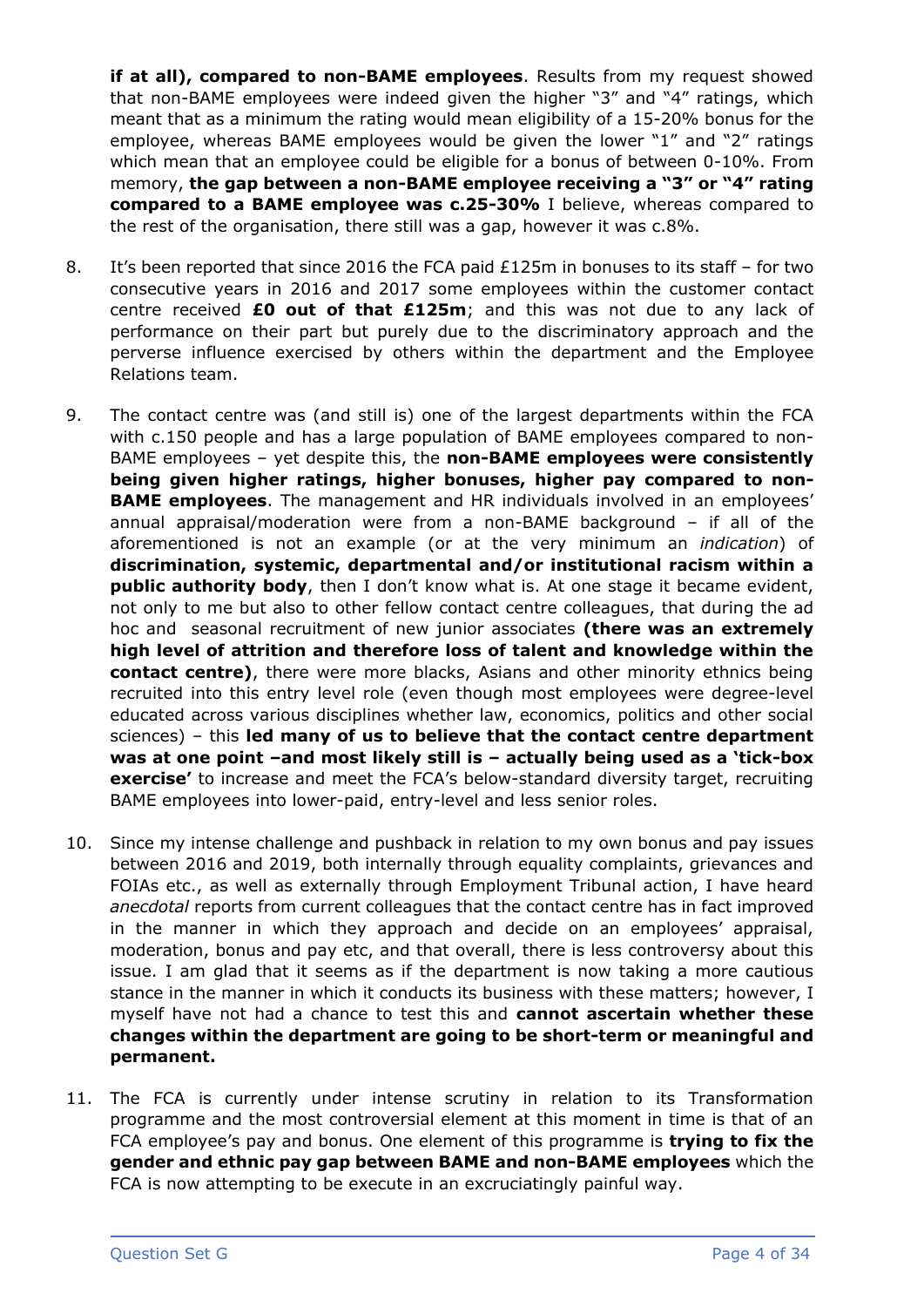- 12. On the one hand I commend the organisation trying to take action in the attempt to tackle the ethnic and gender pay gap issue, however on the other hand I say that **the organisation had damned themselves into this difficult position in the first place because for years there had been a discriminatory approach in the way BAME and non-BAME employees are paid and rewarded**, with those salary decisions being initially taken at recruitment stage, annually during bonus and pay appraisals, and decisions made when it came to internal promotions etc. **Had this toxic and discriminatory culture not been allowed to incubate for so long and on a systemic and institutional scale**, had the required steps been taken to identify this issue, as well as mitigating and remedying at the first opportunity – then the organisation wouldn't currently be in this position where action is being called to recognise Unite, and employees being left severely demoralised and leaving in droves, losing talent, knowledge, and experience, and where **innocent employees are now having to pay (pun intended) for the failure of the organisation and its approach to the remuneration and rewarding of staff members.**
- 13. In 2019 the organisation **voluntarily published its first ever ethnic pay-gap report without being required by an act of law – this is commendable**. However, what I don't think is commendable is the organisation attempting to explain the *reason* for the pay gap as being because there are more non-BAME people in senior, higher paying positions such as Executive Directors, Directors, HoDs, Tech Specs and Managers, whereas there are more BAME people in lower-paid and more junior positions e.g., admin staff, junior associates. If you're going to have a non-BAME Director on £200,000 and a BAME junior associate in the contact centre on £23,000 of course there's going to be a gap! That's why in an internal blog post in December 2019, I made a comment (out of an organisation of over 4,000 people) asking **that the organisation refine its methodology for the following year's ethnic pay-gap report**, and conduct a like-for-like comparison in the pursuit of more granular data – for example, compare the salary of a white, non-BAME FCA CEO with a brown, BAME CEO; or a white, non-BAME Executive Director with that of a black, BAME Executive Director. I was actually (pleasantly) surprised, that the organisation had taken onboard my feedback, and for the following year's ethnic pay-gap report and then onwards the FCA began providing more granular data.
- 14. However, what I again reasonably suspected was unfortunately true even within the same job role/job family, and on the same level, there was *still* **a pay and bonus gap between a non-BAME employee compared to that of an ethnic BAME employee**. Of course, there may be other factors involved for example, length of service and prior experience etc, which could have skewed the data; however, unless that variable is explored further and proven, unfortunately *prima facie* **the fact is this – the FCA is paying and rewarding its non-BAME employees more** than its ethnic BAME employees.
- 15. Given all of the aforementioned, I would like to query whether the UK financial services regulator, a high-profile public body who are espousing rhetoric, both internally and externally, about diversity, inclusion, and social mobility, have **a systemic and institutional race issue in 2022?**
- 16. It did irk me, that despite the fact that after the second ethnic pay-gap report was released with the granular data and the fact that a gap was identified even within the same job role/job family, **a former FCA Executive Director who commented on this issue** *still* **stuck to the same explanation from the previous year's ethnic pay gap report** and claimed that the reason for the gap is because of the concentration of BAME and non-BAME in positions of seniority, that **the pay gap is**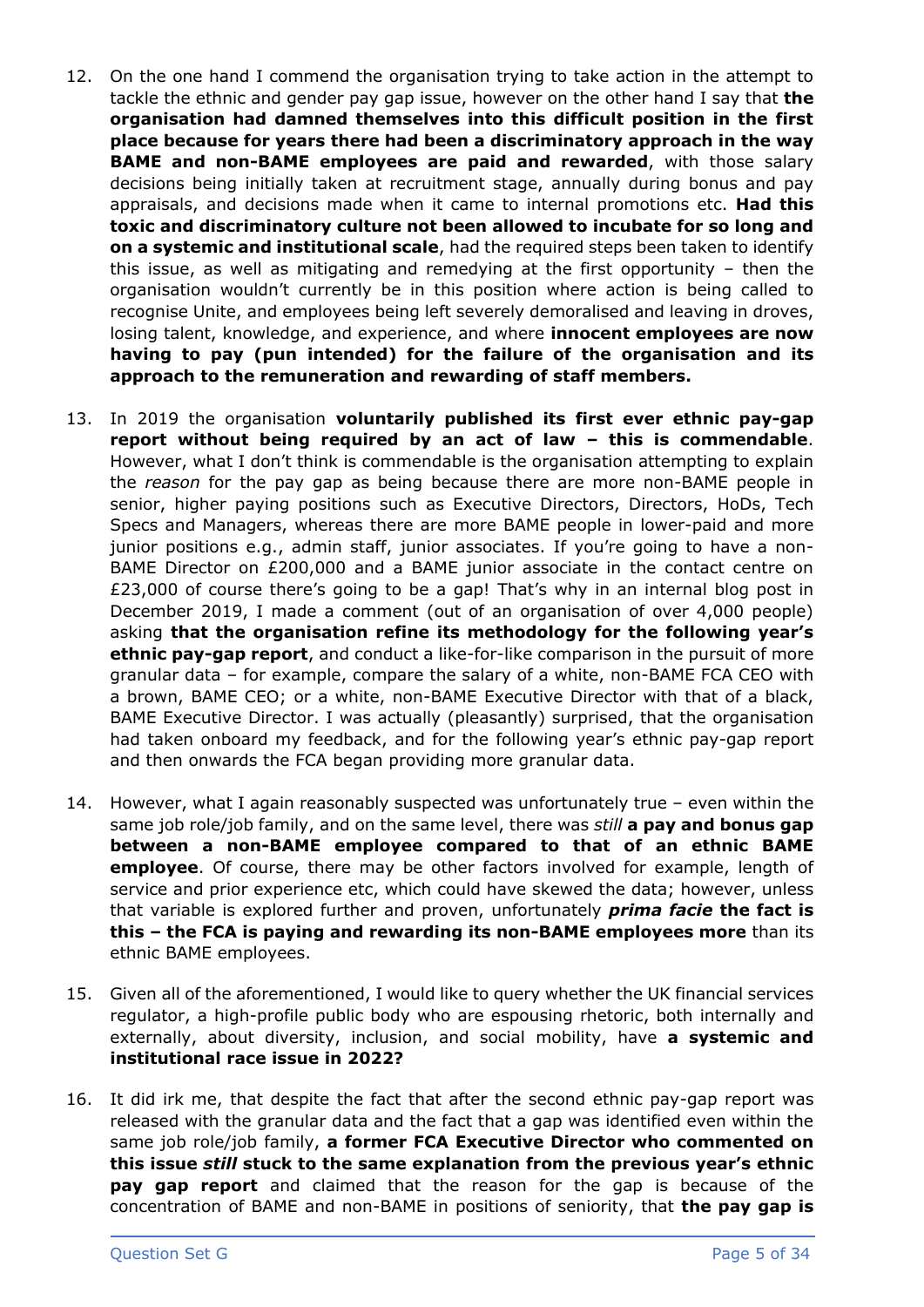*'too complex and expensive to fix'*, and that focus should be more on *'mentoring*  and coaching'. A member of the public had made a FOIA request<sup>1</sup> in relation to this incident and asked for information and analysis including data, calculations, statistics forming the basis of the Executive Director's statement, however although the FOIA request was made in March 2021, it has been 10 months and it seems as though this FOIA request is still yet to be fulfilled.

- 17. I'm not sure how well these comments made by this particular Executive Director were received by other members of the workforce, specifically BAME employees, but I personally took offense to this. This problem is now 'too complex and expensive to fix' because for years **the organisation has let systemic and institutional racism run rampant with the unequal and unfair treatment of BAME employees** when it came to recruitment, pay and reward, internal promotions, and performance.
- 18. Prior to December 2019, **the FCA's Information Disclosure Team ("IDT")** responsible for processing statutory Freedom of Information Act requests and Data Subject Access Requests ("DSAR") – **had been operating unlawfully for around 2 years**. The organisation has significantly failed to meet its 90% target of fulfilling FOIA requests within the statutory deadline every year since 2018 (after a new Head of Department joined) and had been **misrepresenting performance – this is fraudulent misrepresentation** in my opinion. Actual performance figures were between 60-80%. The team continues to carry large backlogs of around 100 cases that are already in breach of its statutory twenty-working days deadline. Considering this, it may be interesting to compare and note for debate that **the FCA applies an automatic £250 late return fee** for anyone (whether a multinational bank or a sole trader IFA) **who fails to submit their regulatory returns before its respective deadline**; or perhaps draw a contrast to how the FCA has provided firms a 20 working day deadline for them to submit their latest Financial Resilience Survey response.
- 19. In November 2021, the FCA moved IDT out of its Cyber & Information Resilience Department and placed into its Operations Division under the remit of a new HoD. Note: It is my understanding that the former HoD responsible for the FCA's significant failings in relation to processing FOIA and DSAR and not meeting targets still works for the organisation.
- 20. In my opinion and reasonable belief, there has been multiple breaches of the following:
	- **Equality Act 2010**
	- Public Interest Disclosure Act 1998
	- **Employment Rights Act 1996**
	- Freedom of Information Act 2000
	- Data Protection Act 2018
	- General Data Protection Regulation ("GDPR") (EU) 2016/679
	- UK GDPR
	- ACAS Code
	- Other internal FCA Employee Handbook policies

What example/s can you share about when the FCA has done a good job to protect consumer interests?

21. Some admirable, bullet-pointed mentions without going into detail – some of these are of course 'still pending,' but I believe it would be a good job once/if it is completed:

<sup>1</sup> What Do They Know, *[Ethnicity pay gap](https://www.whatdotheyknow.com/request/ethnicity_pay_gap_2#comment-100437)*, 03 March 2021.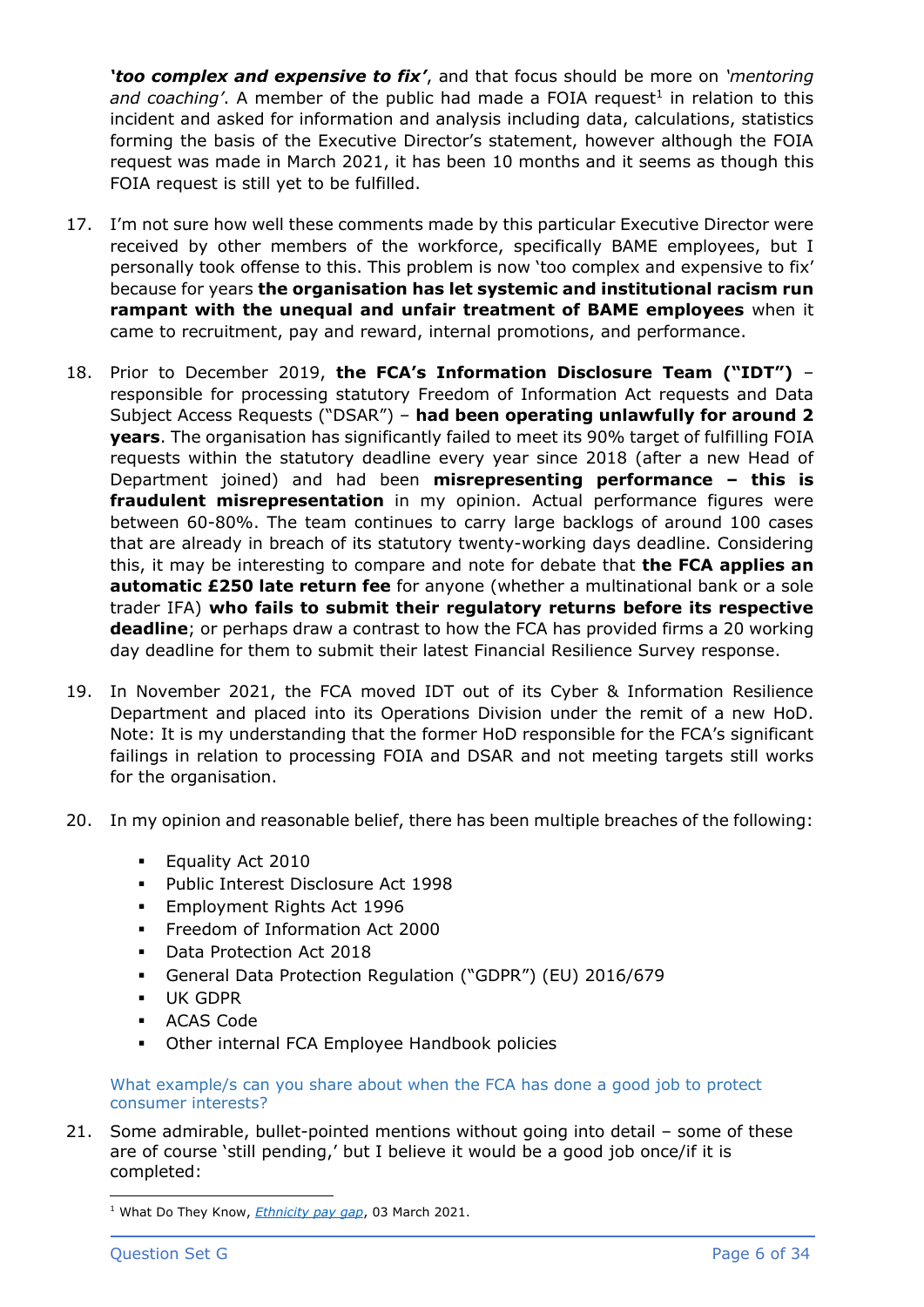- **EXECT:** Asset Management Market Study
- High-cost short term i.e., 'pay day loans' cap
- **PPI compensation awareness campaign**
- Covid-19 business interruption insurance test case
- **•** Proposals to support mortgage prisoners
- **Proposal for the new Consumer Duty rules**
- Proposal to tighten regulations of Appointed Representatives ("ARs")
- Proposal to review wholesale markets data providers
- 22. I do wish to state however, that when the FCA manage to do a good job to protect consumer interests, even though it should be BAU since the organisation is fulfilling its *raison d'être* – **praise and credit should be given to them** by the public, the industry, MPs, Parliament, the Treasury and the Treasury Select Committee. Regulation, when done well, should be highlighted, and praised because **perhaps positive reinforcement of the regulator is actually needed to inspire and motivate them to carry on the good job when they** *do* **get it right?**

What example/s can you share about when the FCA has done a poor job to protect consumer interests?

- 23. The following are quite notable and high-profile examples of regulated firms and funds going into administration or liquidation resulting in **investor losses amounting to a cumulative total of c.£1.630bn:**
	- Connaught Income Fund
	- London Capital & Finance
	- **EXECT** LF Woodford Income Equity Fund
	- Lendy
	- FundingSecure
	- Collateral
	- Blackmore Bonds
	- OneCoin

What are your thoughts on whether the FCA lacks the powers that it needs; or conversely, that it doesn't make good use of the powers it already has?

# **S166 Skilled Persons Report and Attestations**

- 24. I believe that using **s166 powers (Skilled Persons Reports) should be utilised more often**. I understand that it was reported in June 2021 that s166 orders have increased by 20%, which I believe is a step in the right direction, but there should be even more usage of this power especially within the bigger, Fixed firms regardless of expensive a s166 skilled persons report is going to be or how negatively it's going to affect a firms' publicity (should the s166 report be a publicised affair).
- 25. A s166 is sometimes seen as a 'sledgehammer' tool within the supervisory approach, however I believe it is an incredibly powerful supervisory tool to use and that **frontline Lead Supervisors should have the ability to exercise these powers unilaterally with input from their direct line manager** and without having to go through a long-winded, bureaucratic process entailing sign-off from senior middlemanagement members such the relevant departmental HoD and/or the divisional Director. There should be **more autonomy given to front-line supervisors** and enforcement officers so that they're able to use different tools at their disposal.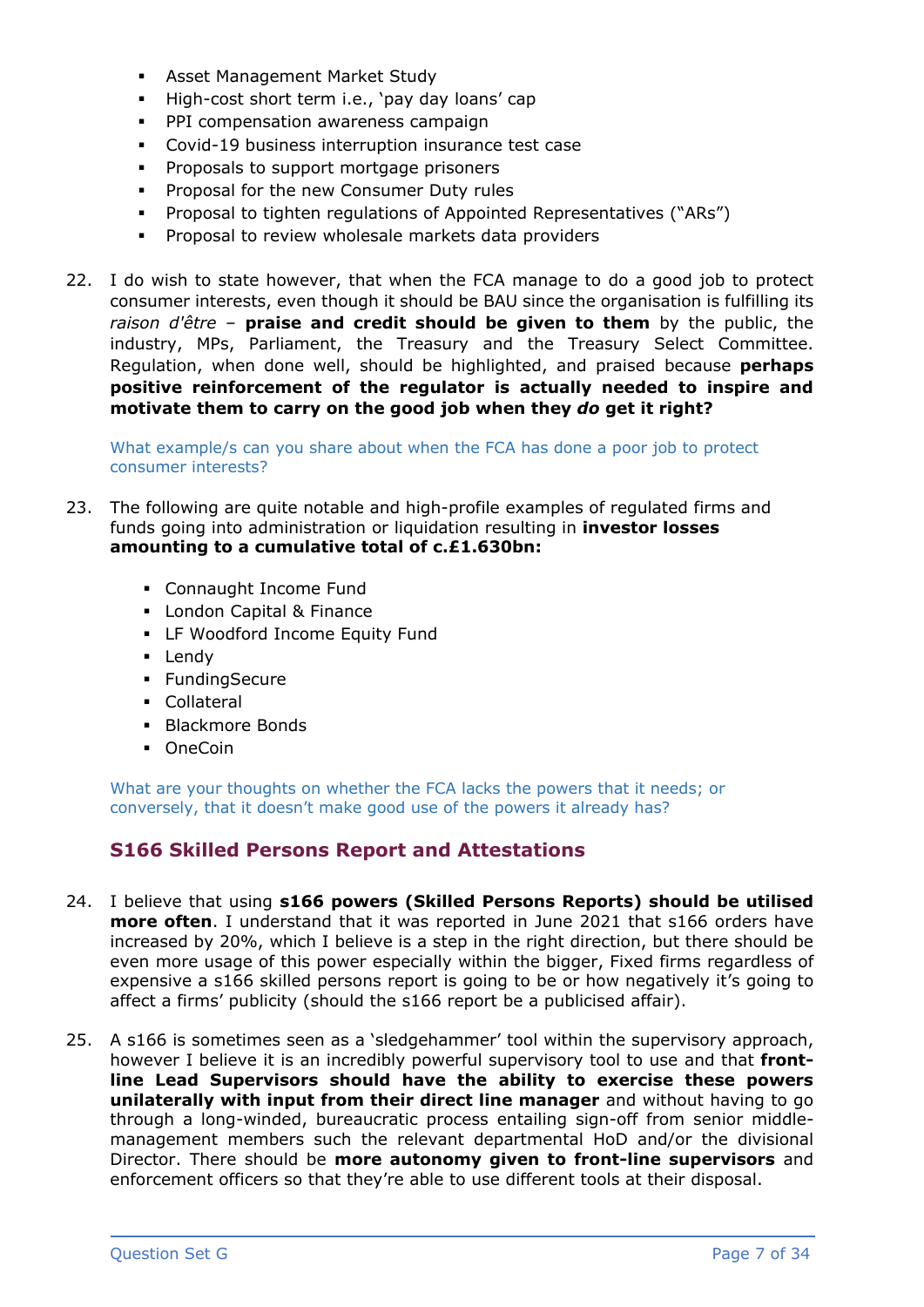- 26. In addition, I would also have liked to have used the supervisory tool of *attestations* more often. An attestation *is* a firm's formal statement that it will take, or has taken, an action the FCA require. The FCA use attestations as a supervisory tool to ensure that regulated firms – and senior individuals within them – are clearly accountable for taking the actions that the FCA require, often without our ongoing regulatory involvement.
- 27. Overall, I believe the FCA needs to use its powers more effectively and in order to act as a real deterrent to firms – i.e., firms that are found to be breaching rules should be named and shamed more. **The FCA also needs to be more assertive in rejecting firms** at the Authorisation's gateway stage – two of the firms listed in Q6 (Lendy and FundingSecure) went into administration causing hundreds of millions of pounds in investor losses, within 10-31 months of being authorised by the FCA. I do understand however that recently there has been a slight increase in the number of authorisation applications being rejected – providing there's legitimate reasons and credible concerns – this approach in being more assertive at the gateway stage should be seen as a welcoming step in protecting consumers.

Have you experienced any difficulties or shortcomings in your interactions with the FCA?

*Please see all responses prior to, and after, this answer.*

Have you experienced the FCA being reluctant to give clear answers to questions, whether from you, the public or other stakeholders?

## **Reluctance to answer questions about discrimination and PSED**

- 28. In **September 2021 during the FCA's online Annual Public Meeting ("APM")**, I had put forth the following questions about the FCA's internal systems and controls and the failure of those systems and controls in detecting and ultimately eliminating discrimination, harassment, bullying, and victimisation as per the Public Sector Equality Duty requirement. I further asked how the FCA are intending to strengthen and improve those systems and controls in order to achieve the aforementioned and ensure that industry money isn't being squandered to defend and settle discrimination claims being brought by the FCA's own employees. Furthermore, I asked a question in relation to FCA BAME employees and invited the panel to answer whether FCA BAME employees are 'over-sanctioned / over-penalised' compared to non-BAME employees when it comes to disciplinary sanctions.
- 29. Both of my **questions were not answered during the live online APM, nor was an answer published when the organisation uploaded a list of unanswered questions and responses nearly two months later** from the 2021 APM – these two questions were completely ignored and to date they remain unanswered. This is an example of **stonewalling.** These are all valid, legitimate questions and I would like to have them answered.
- 30. I had posed questions to the FCA's Employee Relations team manager in relation to the FCA's stance on **discrimination, Public Sector Equality Duty (PSED), mental health, social mobility, and FCA HR-related questions** seeking answers whilst also encouraging that if the questions are difficult and awkward to answer then perhaps support and advice should be sought from the FCA's Senior Adviser on the PSED. Although receipt of my email containing these questions was manually confirmed, to date no answers have been provided. This is an example whereby **when difficult questions are asked even as a member of the public, the organisation (a public authority body) is unable and/or unwilling to answer – this is another example of stonewalling.** I believe that the aforementioned questions are all valid and legitimate questions, and I wish to have every single one of them answered.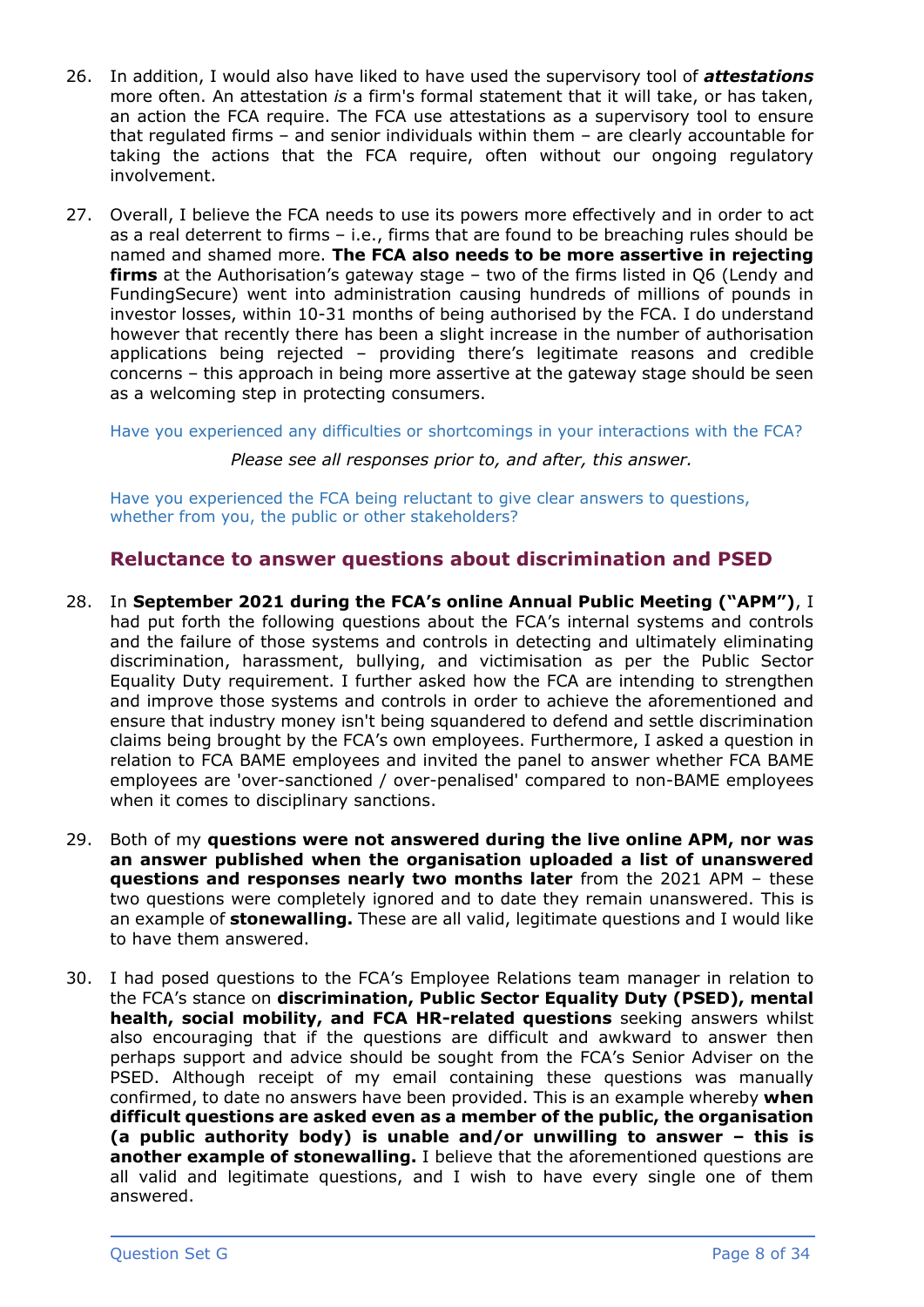31. The FCA (who are subject to the Public Sector Equality Duty as per s149 of the Equality Act 2010) has an Employee Handbook comprising of 120 pages, with a word count of over 53,000 words; however, **the number of times the words** *'Equality Act'* **is mentioned in the FCA Employee Handbook amounts to only just –** *once***.**

## **Reluctance to release information via Freedom of Information Act**

- 32. In addition to posing these questions, throughout 2021 I have made numerous **Freedom of Information Act ("FOIA") requests for information and data in relation to FCA employees and protected characteristics, namely gender and ethnicity**, and in connection with internal processes and the outcomes of those processes. The responses (or more accurately lack thereof) had been extremely unsatisfactory at all times – I currently have multiple FCA internal review requests pending, as well as multiple complaints to the Information Commissioner's Office ("ICO").
- 33. FOIA requests are passed through the **FCA's Information Disclosure Team** ("IDT"), however they would then in turn have to liaise with the relevant business area in order to search for and retrieve said information which is being requested. **Some business areas are notoriously difficult for the IDT to collaborate with (the HR function for example)** in order to fulfil FOIA requests simply because there is an attitude of not wanting to release information to the public due to either an **actual or perceived reputational risk and/or because as an act of perversity they wish to exercise control and cause the requester inconvenience** as well as antagonise them.
- 34. As an example, in November 2019 *Wealth Manager* submitted a FOIA request to the FCA in relation to **the FCA's Employment Tribunal litigation costs**<sup>2</sup>, however when *I* submitted a similar FOIA request in May 2021, the FCA responded **over six months later** (the *statutory time limit* to respond to a FOIA request is 20 working days) citing *"costs exemptions'*" and ultimately not providing the information which was being requested. To date, this particular FOIA request is currently pending the outcome of an internal review, **however based on recent experiences, my expectation is that they will attempt to erroneously apply some form of blanket FOIA, DPA, and GDPR exemption(s) in order to avoid releasing the information**, thus causing further inconvenience, and resulting in myself submitting yet another ICO complaint – in this instance the FCA is now encroaching upon ICO resources.
- 35. On one occasion, after submitting a DSAR concerning myself in April 2020, as part of its results the organisation provided data which **did not** fall within the scope of my request. When questioned further as to *how* the Information Disclosure Team managed to obtain this specific data and the source of the information, they refused to provide a straightforward clarificatory answer rather responding with the following irrational statement; *"We are also of the view that disclosure of the source of the information would be likely to prejudice the proper discharge of our FSMA functions"* – when challenged further as to *how* disclosing the source of information in relation to **my own personal data subject access request** could possibly *'prejudice the proper discharge of [the FCA's] FSMA functions'* the team then back tracked and attempted to justify their previous reasoning with the classic *'this was an oversight'* card. This is an example of the poor intellectual calibre of some teams and individuals within the FCA which can be displayed at times.
- 36. I have made a recent DSAR which I'm hoping would be fulfilled within the statutory deadline – and from my past experience of the incredibly poor and non-transparent service, I have suggested that any redaction spree by the team under the 'third-party data privacy' exemption follow a simple, straightforward convention whereby anything

<sup>2</sup> City Wire, *[Revealed: the FCA's £1m employment litigation bill](https://citywire.com/new-model-adviser/news/revealed-the-fcas-1m-employment-litigation-bill/a1328851)*, 27 February 2020.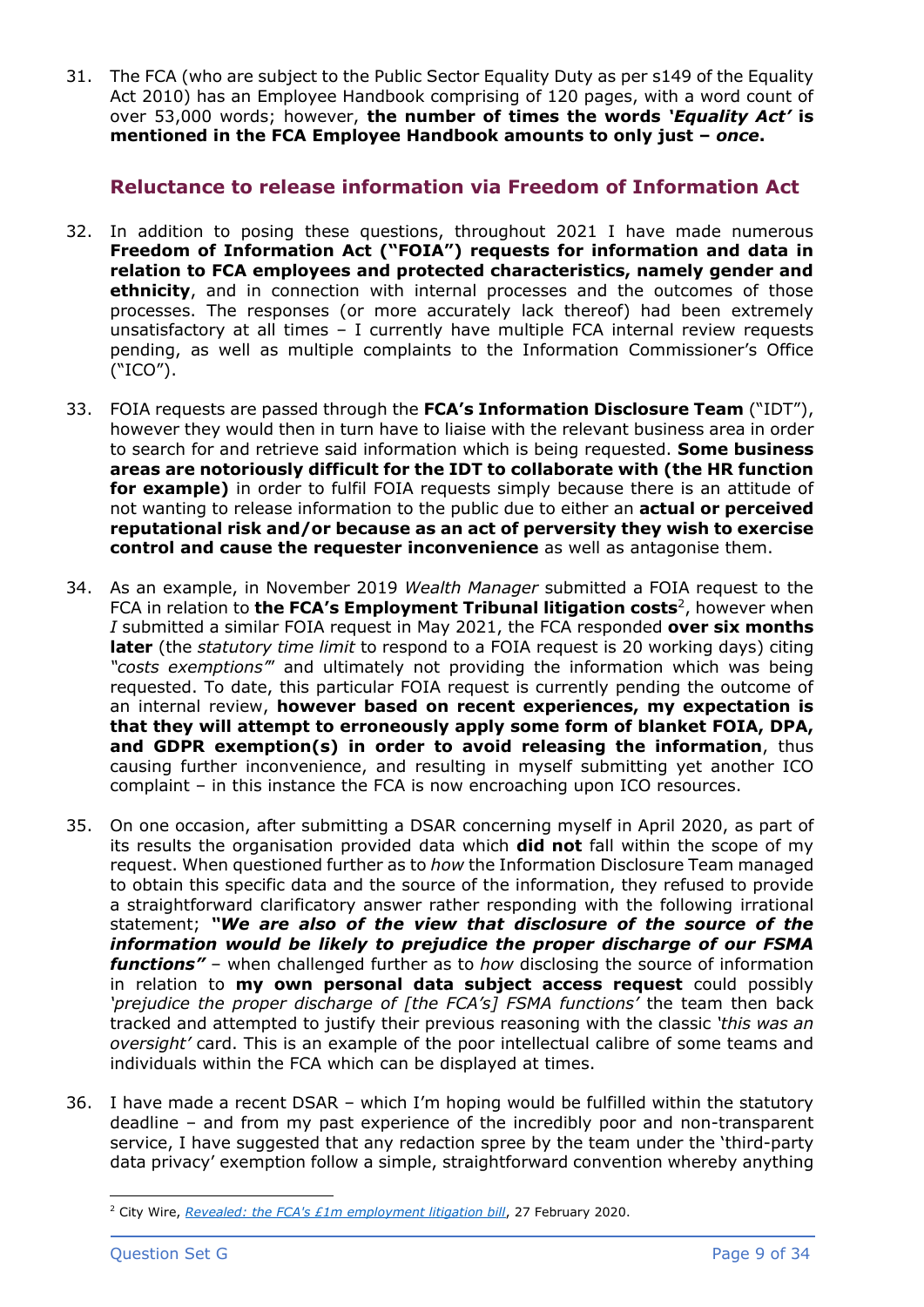which is redacted is clearly indicated. For example; when redacting a third-party's name, then to indicate this in the following format "[NAME REDACTED]"; or if redacting a third-party's email ID, then to use "[EMAIL ID REDACTED]" so on, and so forth. In this manner, the requestor would be able to see exactly what has been redacted **– ironically, even though in the context of redaction we're talking about '***hiding'* **data and information – following such a convention could actually be seen as a form of** *transparency* i.e., being transparent about what you're redacting.

Have you been in a situation where you could have helped a member of the public with an enquiry but were constrained from doing so as a direct result of an FCA policy or the FCA's interpretation of an applicable law?

37. It was at times frustrating not only for myself but also for other Firm Helpline colleagues within the Customer Contact Centre, that **when providing guidance on authorisation-related queries it would have to be just that – guidance and trying to indirectly provide or indicate a 'yes' or 'no' answer rather than just providing a straightforward 'yes' or 'no' answer**. In certain cases where the authorisation-related query is complex, then it's understandable to tell the customer that a direct 'yes' or 'no' answer can't be given, and it's more prudent to refer the caller towards seeking expert compliance and legal advice; however if '*Dave'*, a bluecollar mechanic who's trying to run a second-hand car business, is querying whether he needs limited permission consumer credit authorisation for credit broking, I believe it would've made our lives as well as Dave's life easier by **making the FCA just that little bit more accessible to people like Dave** who's obviously not going to be well versed in the realm of financial services compliance, rules, laws and regulations if we could've just said; "*Yes, you need to submit an authorisation application for limited permission consumer credit".* This is an example of how extremely risk averse the customer contact centre was instructed to be (unnecessarily, in my opinion) when it came to simple, straightforward authorisation-related queries.

What is your perception of the culture of the FCA, and what do you think of it? Does it promote openness, or is there a lack of transparency?

- 38. My perception of some of the more negative aspects of culture at the FCA can be generally characterised with these four main traits;
	- (1) Avoiding accountability;
	- (2) Avoiding transparency;
	- (3) Avoiding risk and;
	- (4) Corporate Narcissism

### **Avoiding Accountability**

- 39. As evident to the public and other stakeholders, there seems to be **a culture of constantly avoiding responsibility and accountability**. The organisation maintains a focus on individuals within regulated firms who are required to hold Senior Management Functions ("SMFs") – ensuring that there are proscribed persons taking ultimate responsibility and accountability for certain functions within the firm – yet **when it comes to the organisation's** *own* **accountability and failures no one**  seems to want to put their hands up, rather they would hold an irrational stance such as that no one person should be accountable when it comes to regulatory failure(s) – is this not also an example of hypocrisy?
- 40. Internally, bilateral moves are facilitated for some members of SMT and SLT (and even in some instances as we've seen in relation to Executive Directors) **when the proverbial excrement hits the fan.** That's why you'll see some employees move as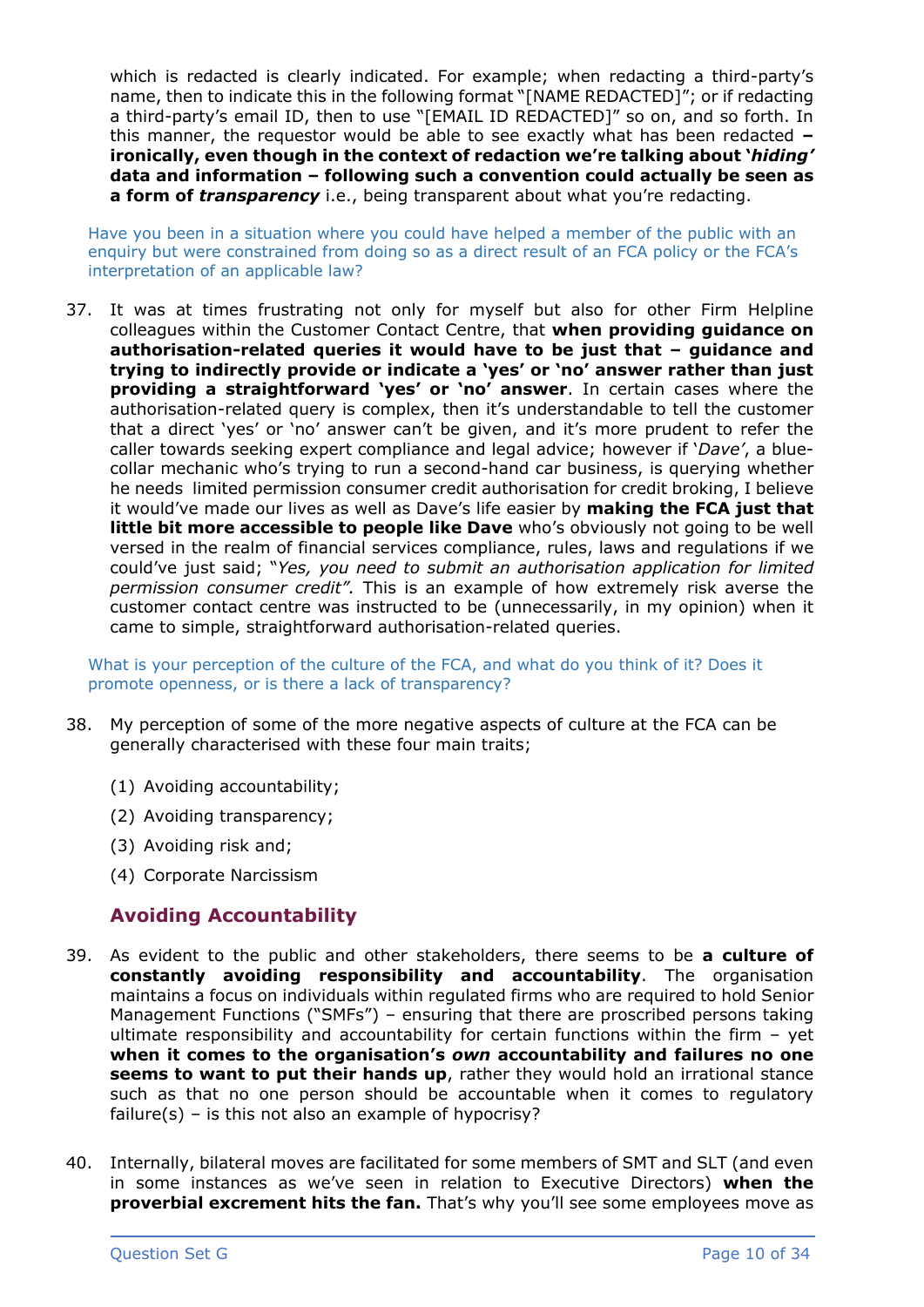one department to another, weaving and gliding through different parts of the organisation effortlessly – these appointments would be approved by members of the SLT and HR which again indicate the level of collaboration that exists within the senior middle-management level and conducting themselves in a manner not to bring benefit to the organisation and its employees but to the individual themselves.

41. Another tactic employed is **the use of external 'secondments' to other organisations within the regulatory family – again, allowing the member of senior middle-management or even an Executive Director distance themselves away from any heat.** These external secondments at senior middlemanagement level are also quite concerning in terms of 'value for money' since a secondee's salary is still paid for (wholly or in part) by the FCA throughout the duration of the secondee's tenure at the external organisation. For example, recently a **HoD within Transformation Division** was seconded to the Bank of England for two years. Whilst a **HoD within the Risk & Compliance Oversight Division** has been seconded to the Financial Ombudsman Service for a year<sup>3</sup> in a C-Level role on in interim basis. Both of their six-figure salaries (which can be more than what the UK's First Lord of the Treasury earns) will be paid for by the FCA for the next 1-2 years, whereas they would not be doing *anything* for the FCA – **this is** *not* **value for money**. I again would like to pose a question to the **FCA's Executive Operations Committee on whether they think this is an economic and effective use of the FCA's resources** which is of course funded by the industry, as well as by extension, both retail and wholesale consumers.

# **Avoiding Transparency**

- 42. In relation to lack of transparency, as an example, the FCA publishes its Board minutes on their website with the following caveat – *"[the minutes] are edited in line with the exemptions in the Freedom of Information Act and do not include any information which, in our opinion, would be against the public interest."*
- 43. This begs the question how am I, or you, or a member of the public, or a member of the industry – be able to ascertain whether information from an FCA Board meeting is in the public interest or not and what if we were to have differing opinions from the FCA on the matter? If so, how are we able to challenge that? Furthermore, *who* exactly gets to decide whether information would be 'against the public interest' and is *any*  objective criterion used to reach that conclusion?
- 44. The current Transformation project is also another example of the incredibly poor transparency the organisation has with its own employees, for example, **not being transparent as to the rationale behind the new proposed pay and grading consultation**. SLT cite the reason is because the current structure is 'too complicated' and doesn't promote 'fairness', while employees are feeling the effects of cost-cutting measures in several parts of the organisation. The FCA has statutory grounds, but do they have the *moral high ground* in telling firms to be 'fair and transparent' with its customers and clients if the organisation is unable or unwilling to be fair and transparent with its own employees?
- 45. Another example of the lack of transparency could clearly be seen in the way the organisation handles FOIA and DSAR requests which I've provided examples, one of those examples being whereby I'd made numerous FOIA requests asking for ethnicity and gender-related data about the organisation; information and data which had been consistently denied to myself – even though one of *the 'current priority areas of focus'*

<sup>3</sup> Financial Ombudsman Service, *[Members of the Executive Team](https://www.financial-ombudsman.org.uk/who-we-are/staff/executive-team)*, 30 December 2021.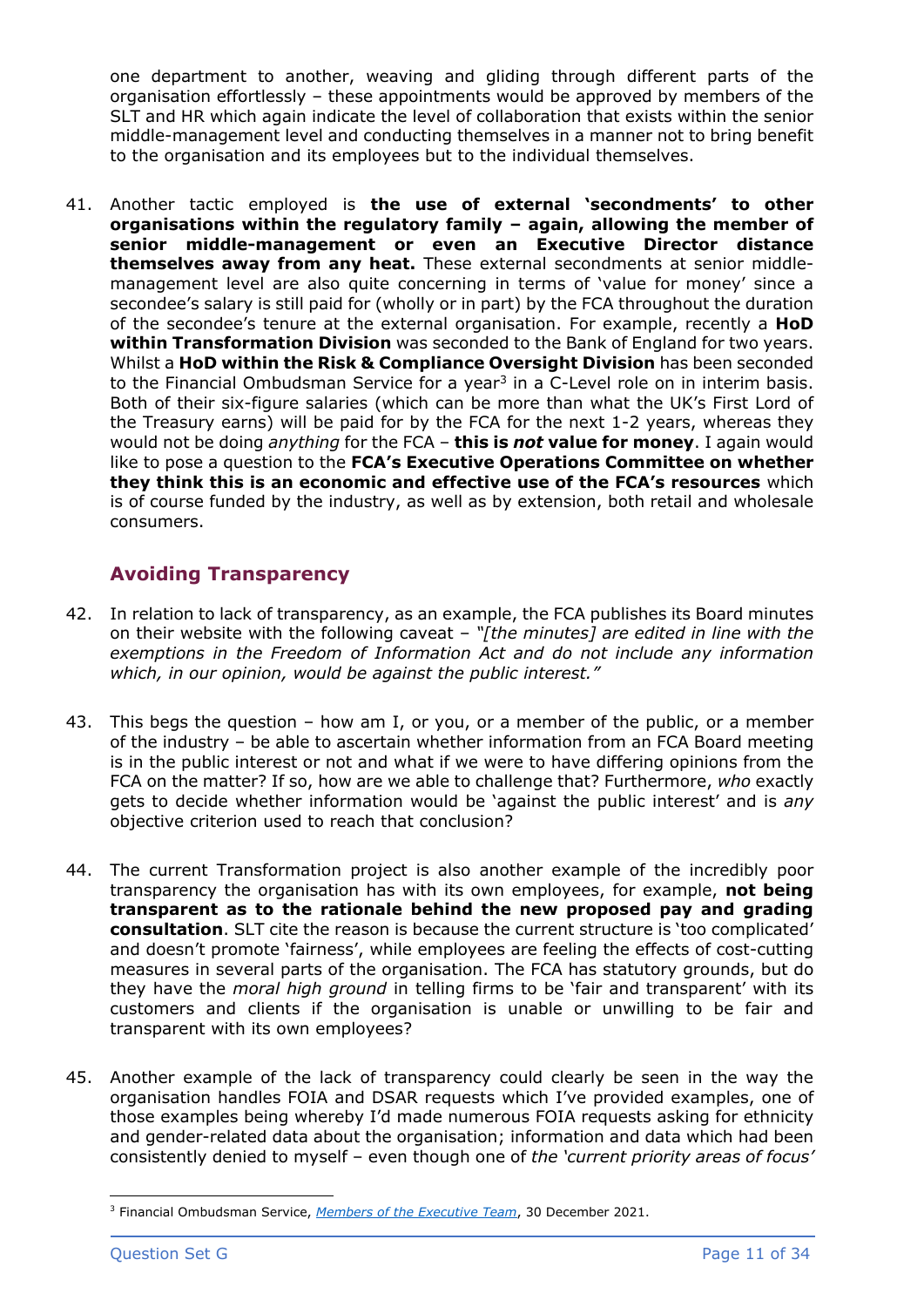in relation to the **FCA's Ethnicity Action Plan is supposedly –** *'data and transparency'*. 4

# **Avoiding Risk**

- 46. Overall, I believe that the FCA is way too *risk averse* and needs to be more *risk taking* with a *'who dares, wins'* attitude (and I don't mean daring by breaking laws) – if the latter cannot be achieved, then at the very minimum attempt to be *risk neutral*. There is absolutely no mention of the FCA's risk appetite whether as part of their Business Plan or Annual Accounts; I believe the organisation should be fully transparent with the industry in relation to their risk appetite especially in relation to their *reputational*, *operational, legal* and/or *political* risks.
- 47. **The organisation seems to be** *extremely risk averse* **when it comes to releasing information about itself** via the Freedom of Information Act and even personal Data Subject Access Requests via the Data Protection Act. This could be seen as indication that the FCA seems to be overly concerned with covering up anything which **may pose a reputational risk to the organisation**. All individuals within the FCA engaged with the organisation's risk framework, risk appetite and anything else risk-related – whether at senior or executive level – would do well to note that **covering up risk** (or attempting to cover up risk) is not the same as *managing* risk.

# **Corporate Narcissism**

- 48. **Narcissism in the workplace is real and serious issue and should be seen a cause for concern** – there is a wealth of academic study surrounding this concept. If unremedied, it can have a major impact on an organisation. In the case of **the FCA, I believe it has always been an issue and will continue existing as an issue unless it is treated**. This concept isn't 'pseudo-science' it is *psychology -* of course, since the FCA understands the value of psychology and has an entire team dedicated to the area of *Behavioural Science* it would be worthwhile for them (or better yet, an independent expert third-party) to **systematically study the behaviour of senior middle-management**, at an operational, professional and personal level in order to **develop and test theories as to why they behave in the way that they do.**
- 49. According to the bestselling author and clinical psychologist, Alan Downs, **corporate narcissism occurs when narcissists secure for themselves in a leadership role or within the senior management team and gathers an adequate mix of codependents around them to support their narcissistic behaviour**. Narcissistic characters absolutely relish hierarchical organisations, and are in constant pursuit of power, control, influence, dominance, reputation, and status – albeit if it's to the detriment of other employees, stakeholders and even the organisation as a whole.
- 50. Narcissists profess company loyalty but are only really committed to their own agendas; thus, **organisational decisions are founded on the narcissist's own interests rather than the interests of the organisation** as a whole, the various stakeholders, or the society in which the organisation operates<sup>5</sup> and the prototypical narcissist is more concerned with getting praise and how they are perceived than doing what benefits all of the stakeholders<sup>6</sup>.

<sup>4</sup> FCA, *[Our current priority areas of focus](https://www.fca.org.uk/about/diversity-and-inclusion-why-it-matters-us/our-current-priority-areas-focus)*, 15 July 2021.

<sup>5</sup> Downs, Alan, *Beyond The Looking Glass: Overcoming the Seductive Culture of Corporate Narcissism*, 1997.

<sup>6</sup> Psychology Today, *Narcissism At Work: The Arrogant Executive*.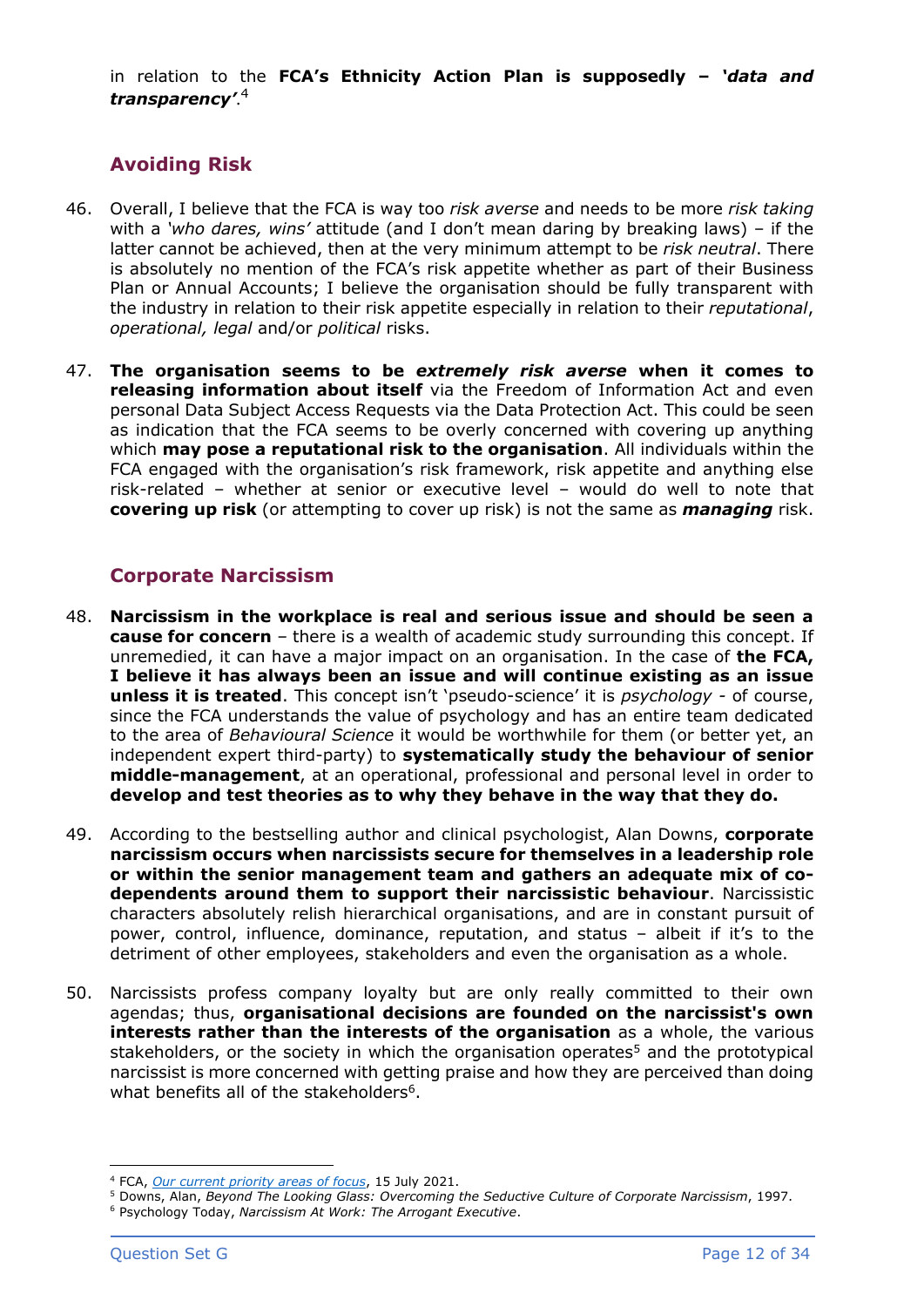- 51. The narcissistic manager will have two main sources of narcissistic supply: *inanimate*  (status symbols such as job title, reputation, high remuneration etc); and *animate* (flattery and attention from colleagues and sycophantic, servile subordinates who are eager to follow in their footsteps). **The narcissistic manager's need to protect such supply networks will prevent objective decision-making**<sup>7</sup> – such a manager will evaluate long-term strategies according to *their* potential for gaining personal attention instead of benefit to the organisation.<sup>8</sup>
- 52. British psychoanalyst, Neville Symington, has suggested that one of the ways of differentiating a good-enough organisation from one that is pathological is through its ability to **exclude narcissistic characters from key posts.** <sup>9</sup> This is another reason why I believe stringent psychometric personality testing to ascertain non-clinical levels of narcissism within individuals at senior management and leadership levels (in addition to HR personnel) need to be employed, and ensure that narcissistic characters do not secure roles which have an element of power, influence and decision-making; mitigate this risk of harm for the benefit of society, consumers, the organisation and its employees, and ultimately towards achieving and maintaining the FCA's strategic objectives – *securing an appropriate degree of protection for consumers; protecting and enhancing the integrity of the UK financial system; and promoting effective competition in the interests of consumers.*
- 53. I believe that this concept is **absolutely key in unlocking a myriad of organisational and cultural issues** within the FCA including, but not limited to, benefiting from *conflicts of interest, discrimination, workplace bullying, sexual harassment, whistleblower detriment, poor communication, poor management, poor leadership, and poor decision-making*. This may be seen as a reductivist explanation to some, but in my humble opinion, whether it's any of the aforementioned, or **employees stealing office plants; being verbally abusive and aggressive to auxiliary staff such as security, canteen, maintenance and facilities staff; or defecating in the toilet cubicle floor on eight separate occasions**; it can be explained by one particular personality trait – **narcissism**.

Does the culture of the FCA encourage and support staff in raising serious and challenging questions, or does it deter them from doing so?

- 54. I started at the FCA as a junior associate, having an astute and analytical nature I had observed my environment, the actors within the contact centre department and the operational dynamics. As early as mid-2016 I had met with the former HoD for the contact centre at the time wanting to share some of my observations**, the most concerning of which was that the team leaders / line managers of front-line Firm Helpline and Consumer Helpline contact handlers, had gaps in their regulatory technical knowledge** for example specified investments, and other elements of the FCA's Handbook whether it be COBS (Conduct of Business), SUP (Supervision) or PERG (Perimeter Guidance). The former HoD was **not interested in my observations, dismissing the fact that team leaders and line managers needed to have technical knowledge,** believing rather that it's more important that *'control mechanisms'* be in place for the (micro)management of the department's junior associates. Note: The aforementioned HoD is now no longer a part of the organisation.
- 55. I also had a meeting with the former Director of Supervision Retail Authorisation ("SRA") and again reiterated my concerns about the contact centre department, **namely the culture of control and the gaps and weaknesses that was apparent within the team leader population** (it was also evident amongst other contact

<sup>7</sup> Allcorn, S., *Organizational Dynamics and Intervention*, 2005.

<sup>8</sup> A.J Dubrin, *Narcissism in the Workplace*, 2012.

<sup>9</sup> Neville Symington, *Narcissism: A New Theory*, 2004.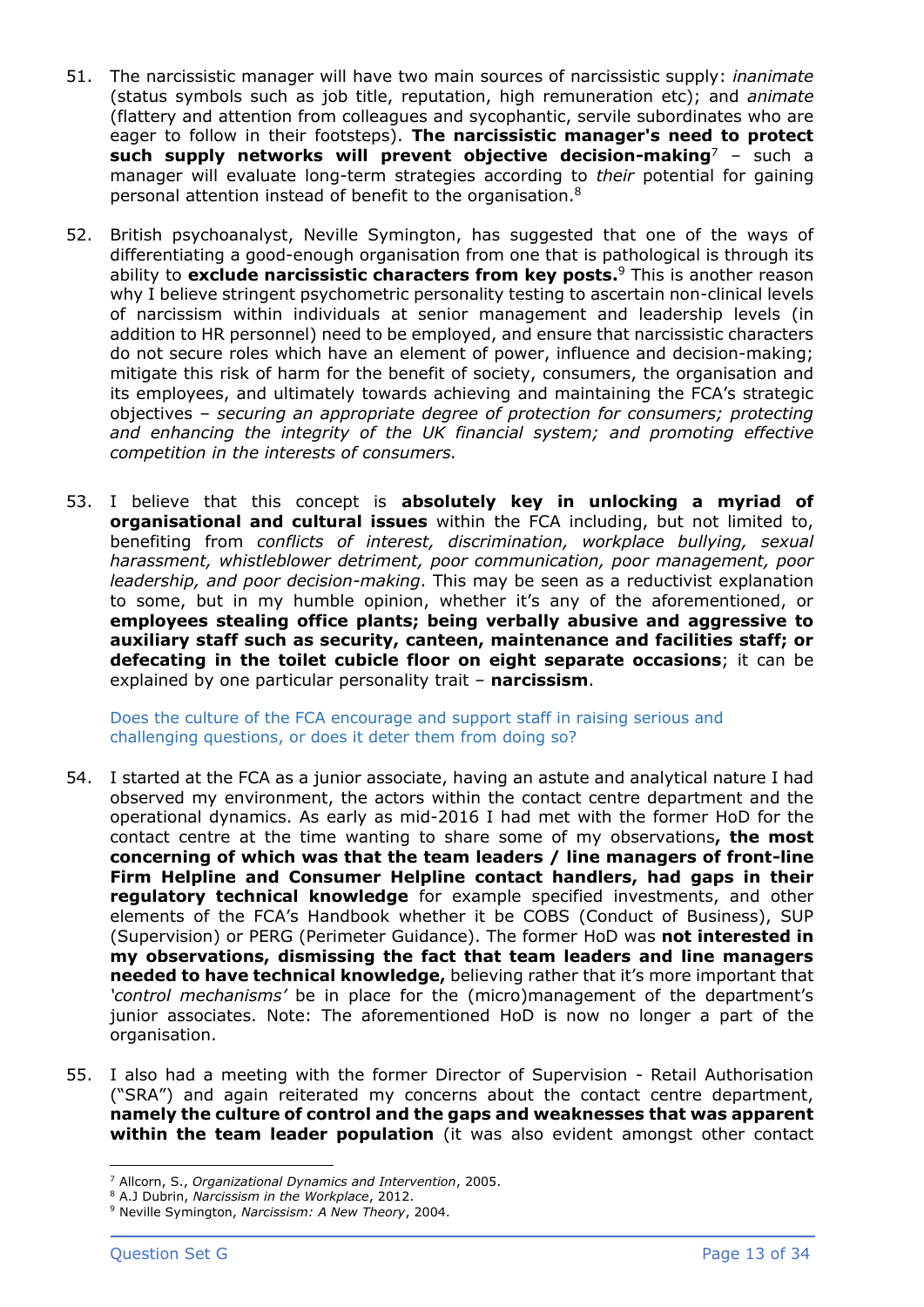centre colleagues and even admitted amongst the team leader population themselves) – my **concerns once again were dismissed**. I believe, that if the contact centre had team leaders and line managers in place with the required technical knowledge and a supervisory/regulatory mindset, or at the very least, a level of supervisory intuition and urgency, then **a scandal such as London Capital & Finance ("LCF") could have been picked up on, the correct guidance being provided, and risk event cases would've been escalated to the Events Supervision Team much earlier in the overall timeline**. This is because junior associate contact handler would've been able to rely on their team leader / line manager's knowledge, guidance, and judgment in relation to mini-bonds (I question what happened to LCF 'case zero' i.e., the first ever LCF mini-bond consumer call to the FCA's contact centre department). Note: The aforementioned former Director is now no longer a part of the organisation.

- 56. However, at the time the contact centre (now branded as the *Supervision Hub* after the LCF failure), was paying a minimum of  $£46,000+$  for a team leader whose responsibilities lay in nothing more than typical contact centre environment micromanagement activities such as breaks and lunch scheduling, managing annual leave requests; and hawkeyed monitoring of a junior associates' amount of downtime, the number of minutes they are late from break or how long they've taken to go to the bathroom. **Typically, a Reg-A junior associate' (on a £23k salary) technical knowledge of the FCA Handbook, the website, policy statements, guidance, regulatory systems such as Connect and Gabriel etc far exceeded that of a Reg-C senior associate team leader / line manager (on a min. £46k salary).**  Whereas in other areas of the business, say Authorisations for example, a line manager would be able to undertake front-line work such as assessing a complex Authorisation application themselves, in the customer contact centre the vast majority of line managers and team leaders typically did not have the ability to handle a single call due to their lack of technical, regulatory, organisational and procedural knowledge.
- 57. For the contact centre management its highest goal was to meet their service level agreement ("SLA") of answering a min. 80% of calls within twenty-seconds of the phone ringing; to achieve this specific metric one of the other focuses was on contact handlers Average Handling Time i.e., the quicker a contact handler was able to deal with a call, the better since they could then take the next call etc. **The focus was always on quantity rather than quality**. Due to the nature of the work, and the complexity of calls both from firms and consumers, the contact centre should not have been treated like any other typical contact centre (whether inbound, outbound or hybrid). However, unfortunately, it was and eventually a price was paid. **Junior associates were always under immense stress and pressure at all times, due to the complex nature of the work, the constant micromanagement, the lack of support, leadership, and expertise** from people who were being paid more than double their salary and who they should've been able to look up to, as well as the mental and emotional pressure from extremely difficult calls e.g., consumers who'd been scammed and lost their life savings.
- 58. **The FCA espouses mental health, but where's the specialised mental health support and training for junior associates in these circumstances where they risk being desensitised and having an impact on their own mental and emotional health**, after having to hear the traumatic experiences of consumers, call after call, on a daily basis. Furthermore, the micromanaging and bullying tactics employed by some line managers and team leaders would've also had a negative, detrimental effect on an employees' mental health. But it's the 80% SLA of answering calls within twenty seconds which was of the upmost importance rather than providing quality training (for both contact handlers as well as their team leaders) guidance or probing a caller in relation to their predicament and taking more time to obtain technical guidance whether from a team leader or other areas of the business such as Supervision.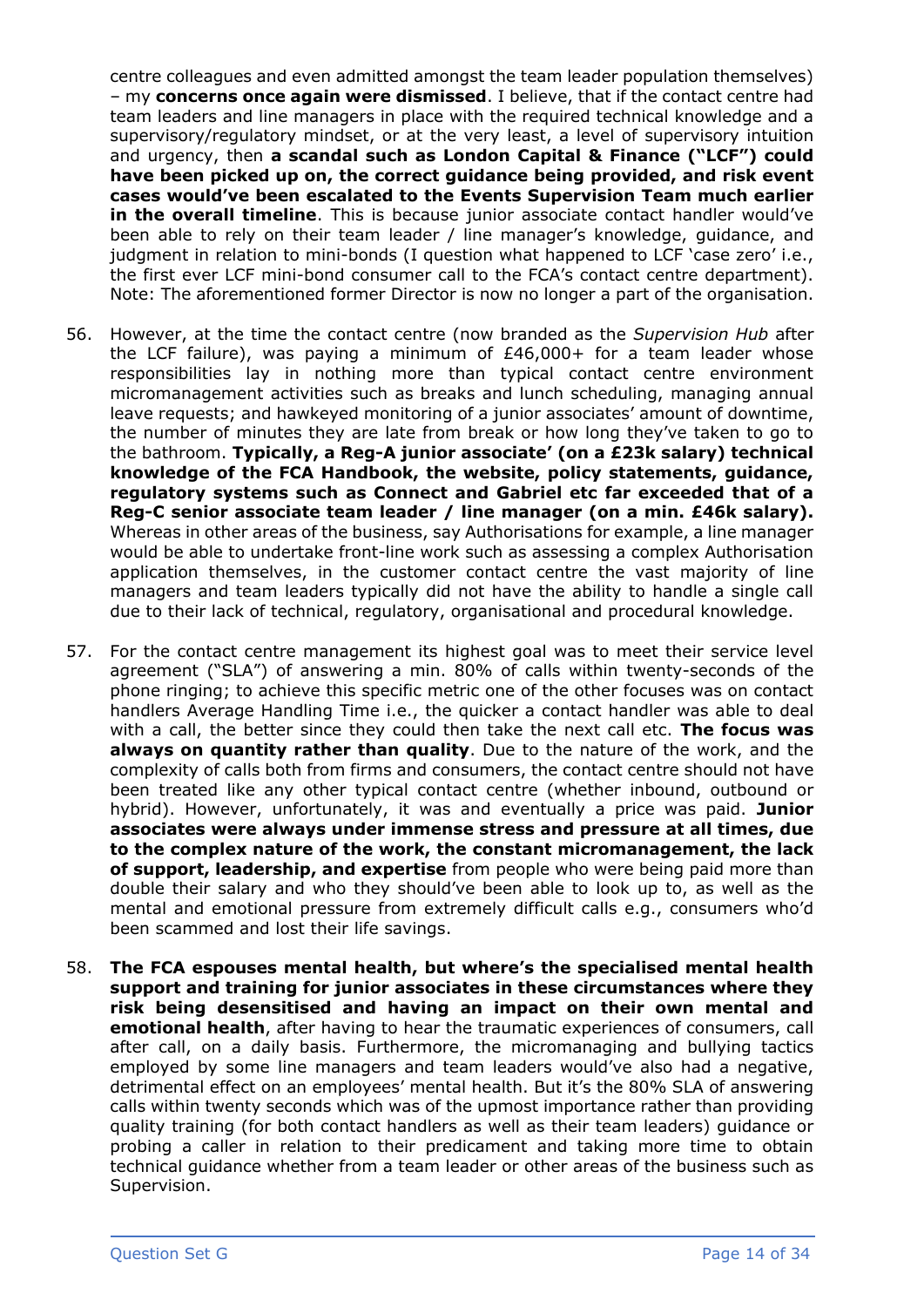- 59. On another occasion, I had a meeting with a senior manager within the customer contact centre. I shared my observation with her that almost **all team leaders (barring one or two 'tokens') within the department were of white, non-BAME ethnic background, despite the fact that the vast majority of the junior associates i.e., the front-line contact handlers were of BAME origin**. Thinking that this is a progressive organisation, that I would be safe, supported, and/or at the very least there would be some agreement or sympathy, I floated a suggestion that perhaps the contact centre can and should promote more people of BAME origin (especially from the junior associate population since due to their technical competency) into team leader roles; however, I was **met with such an aggressive and defensive rebuttal and was accused of suggesting that the department practice (in her words) '***positive discrimination'*. I was dismissed in such a way that I honestly thought I had committed a major transgression in making such a suggestion. I genuinely and sincerely felt I was raising a valid point, and that my suggestion was one **of positive** *action* **not discrimination – there's a difference**. From that one interaction however, I was deterred from ever raising that particular issue with a manager within the contact centre department ever again – I did not feel psychologically safe. Note: The aforementioned senior manager is currently HoD of the Supervision Hub i.e., the FCA's customer contact centre.
- 60. During a more recent interaction with an FCA Director in June 2021, I had touched upon the **concern of systemic and institutional racism within the FCA's HR function** whilst going through an internal process; the FCA Director's dismissive, nonchalant response with the most blasé tone to my legitimate concerns was; *"There may be systemic and institutional racism in HR – I don't know."* I was not expecting such a response from an FCA Director who is not only in a position of power, authority and responsibility, but also employed by an organisation which is supposedly trying to improve its diversity and inclusion, as well as **being a public body who by virtue are meant to adhere to the Public Sector Equality Duty of the Equality Act 2010** especially in relation to showing due regard to eliminating discrimination, harassment and victimisation, and fostering good relations between people who share protected characteristics with those who do not. In my opinion, any decent FCA Director at this stage would've asked for more information, clarification, evidence or even encouraged to raise reportable concerns through the organisation's internal whistleblowing procedure.
- 61. At times, **some firms can be very proactive and be miles ahead of the regulator in relation to some of** *their* **diversity and inclusion (D&I), as well as governance and oversight initiatives**. For example, in late 2019 a Fixed-Portfolio firm which I used to supervise, conceived and started trialling the idea of a *'Shadow Executive Committee*' – a committee which would carry out the tasks of the standard Executive Committee e.g., attending Board meetings, reviewing MI, policies, reports and discussion papers etc however, this Shadow Executive Committee would be composed of individuals whereby their differing skillset, experience and even protected characteristics (such as gender and ethnicity) would greatly reflect a higher level of diversity in order to avoid group-think.
- 62. From a personal and supervisory perspective, I thought this was an absolutely brilliant initiative. So much so, that I **informed an FCA Executive Director and floated the idea that perhaps the** *FCA***, as part of** *its* **D&I agenda could also create and trial a so-called 'Shadow Executive Committee'**. The Executive Director replied back and stated that someone from her office would get in touch about this – but nothing was to materialise at all. Perhaps if I were of a white, non-BAME ethnic background my suggestion of this idea may have been taken seriously and an idea such as this could've been explored further and progressed internally. Note: The aforementioned former FCA Executive Director still works for the organisation, albeit no longer in an Executive Director capacity.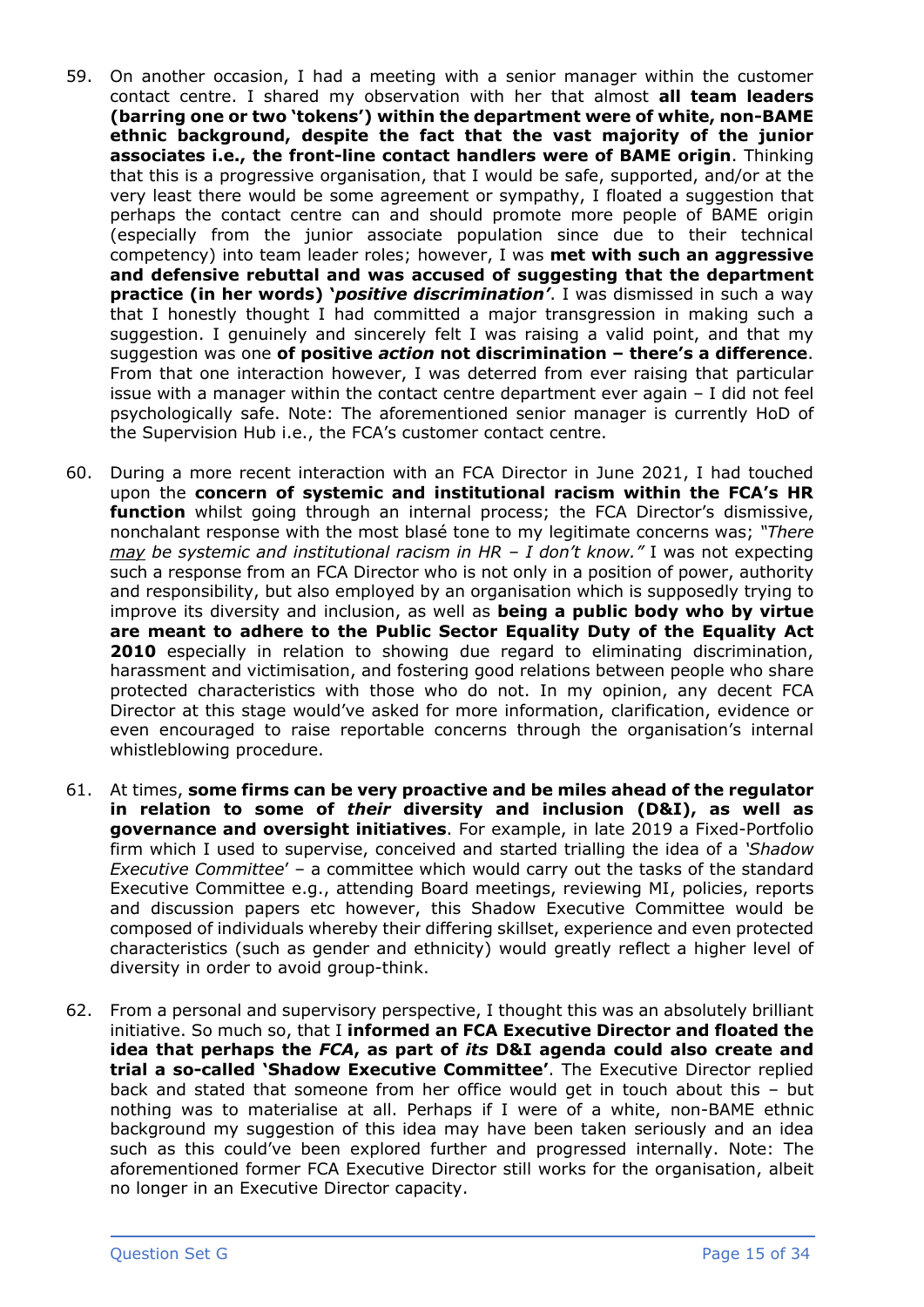Have you ever

- Raised concerns or complained officially about the FCA?
- Been a current or past whistleblower, or known of others doing so?
- What happened, and how do you feel about what happened?
- What feedback, if any, have you had about your concerns, complaint or whistleblow?
- How helpful was the response?
- How long has it taken for your concerns, complaint or whistleblow to be processed, and how well or badly do you think the matters were responded to?

### **Whistleblower Detriment**

- 63. Firstly, I have raised concerns internally, they are currently being looked into and I can say that a function of the **FCA's third line of defence (which is more robust compared to first line functions in my view) seems to be very responsive, professional, sympathetic and have been quite practical** so far with an appropriate degree of governance and oversight being given on the matter. However, I will not be sharing any further details for this testimonial.
- 64. Secondly, I know of a recent internal whistleblower who **after blowing the whistle was in my opinion subjected to detriment. An FCA Director had sent a team to the whistleblower's home address** stating on a call to the whistleblower that the team would be at their address in twenty minutes to **confiscate their work laptop and carry out search activities on all of the whistleblower's personal IT devices**. When the whistleblower stated to the Director during the call that they were not currently at the address, the comment was ignored. After the call ended, one of the agents who was *en route* to the whistleblower's home address called the whistleblower and stated that he was outside of the whistleblower's property with the intention to gain entrance, **confiscate the whistleblower's work laptop and commandeer their personal devices to carry out searches** – despite the fact that the internal whistleblower had stated to the Director that they were not at that address. This impromptu visitation was attempted in or around October/November 2021 at a time when Covid-19 cases in the UK were increasing – I highly doubt whether any careful thought (if any thought at all) was actually given to the health and safety of both the whistleblower and the agents that were sent to their home address.
- 65. **This visitation attempt was aggressive, and completely unexpected and unsolicited**. In this instance the member of the FCA's SLT who sanctioned this course of action was **not following their own Employee Handbook policies and procedures** when it came to searching an employees' personal devices which includes obtaining express written consent of the employee. An incident such as this can easily be argued as an **example of victimisation, detriment or even an act of pure intimidation, bullying and harassment** and it left the whistleblower feeling extremely angry, humiliated, and violated.
- 66. The **FCA Director who conceived and sanctioned such an outlandish** and audacious move should note – even the *Police* require a *court-issued warrant* (and that too can only be applied for after proving reasonable suspicion) in order to enter someone's home for the purposes of carrying out search activities. I also question **what internal FCA policy, guidance, and/or legal advice they relied on before taking such a course of action against an internal whistleblower that had reported wrongdoing within the organisation**. Note: The aforementioned FCA Director still currently works for the organisation. I do not believe that this course of action was sanctioned by the organisation's Board or Executive Committee, or that they had any knowledge of the matter, and furthermore all actors involved with this incident acted unilaterally.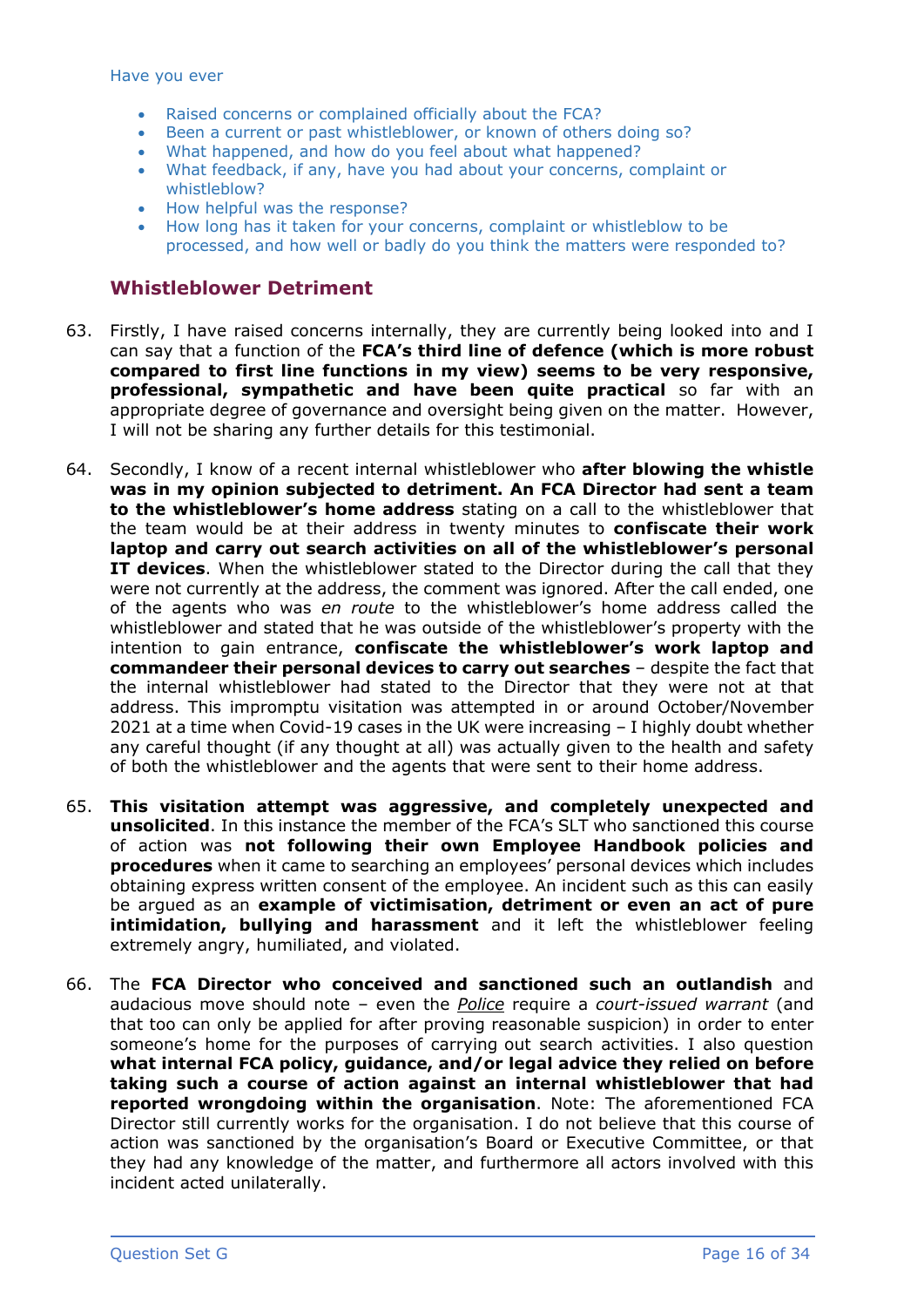- 67. The internal whistleblower in the aforementioned instance had raised **serious concerns about a specific function of the FCA**, concerns of which could be deemed quite incriminating for the Head of Department of that function, and who was also the direct report of the aforementioned FCA Director. In this instance, there was **collaboration between senior middle-management (a HoD and a Director) and HR, in order to place the internal whistleblower on a trumped-up performance improvement plan with the clear and malicious intention of setting them up to fail**, and then attempting to levy other misconduct allegations against them in order to process and sanction the internal whistleblower through the FCA's disciplinary procedure. This is a perfect example of how within the FCA, **HR, SMT and SLT collaborate, in their overriding objective of protecting each other (their reputation and pension pot), quelling challenge from those beneath them and trying to stop issues and concerns coming to light** since if they were to, then it would be incredibly incriminating and most possibly entail career-ending consequences for key senior middle-management individuals.
- 68. On another occasion, sometime between March 2021 and August 2021, members of the FCA's **HR embarked on what could only be perceived as a hunt for a suspected** *internal* **whistleblower in order to obtain information about the nature of concerns raised of allegations of misconduct against several FCA personnel**. In an incredibly doltish move (if embarking on a hunt for a whistleblower wasn't doltish enough to begin with), and because of the lack of technical knowledge of the mechanics in relation to internal and external whistleblowing, HR approached the *external* Whistleblowing Team in order to seek confirmation – unfortunately, it seems as if though **this confirmation was given to HR by the Whistleblowing Team** – I suspect in this instance it would've either been by a junior manager or a member of senior middle-management whether a HoD or a Director.
- 69. The prescribed *external* whistleblowing mechanism is of course for people *outside* of the FCA, in relation to financial and non-financial misconduct of firms, and there is a dedicated hotline, email address and webform information of which is all accessible through the public FCA website – these matters are handled by a first-line business function i.e., the Whistleblowing Team. For *internal* whistleblowing matters, which is for *FCA employees and contractors* the disclosure methods have been in place since the FCA's inception on 01 April 2013 and are different e.g., an email to *[internal.whistle@fca.org.uk](mailto:internal.whistle@fca.org.uk)*, or concerns raised with the *Director of Internal Audit*, the *FCA's Whistleblowing Champion* or even the *Chair*.
- 70. **HR then approached the FCA's Internal Audit** function sometime in or around November 2021, in order to obtain the same information and confirmation as previously mentioned – however, **the FCA's Internal Audit** *refused* **to provide any confirmation or information on the matter thus protecting the internal whistleblower's identity**. This again illustrates how the **FCA's** *third line of defence* **is more robust and professional** than first-line business functions such as the external Whistleblowing Team and HR – or to be more accurate, the senior middlemanagement responsible for the governance and oversight of those first-line functions.
- 71. I don't know which is more disturbing;
	- (1) that HR embarked on a hunt for an internal whistleblower;
	- (2) that HR do not know the difference between internal (non-FSMA related) and external (FSMA-related) whistleblowing, the mechanics, and the distinct disclosure methods of both or;
	- (3) that the FCA's Whistleblowing Team (whether at junior manager or senior middlemanagement level) provided the confirmation that HR was seeking, including the manner in which a concern was *not* made in this instance. Or;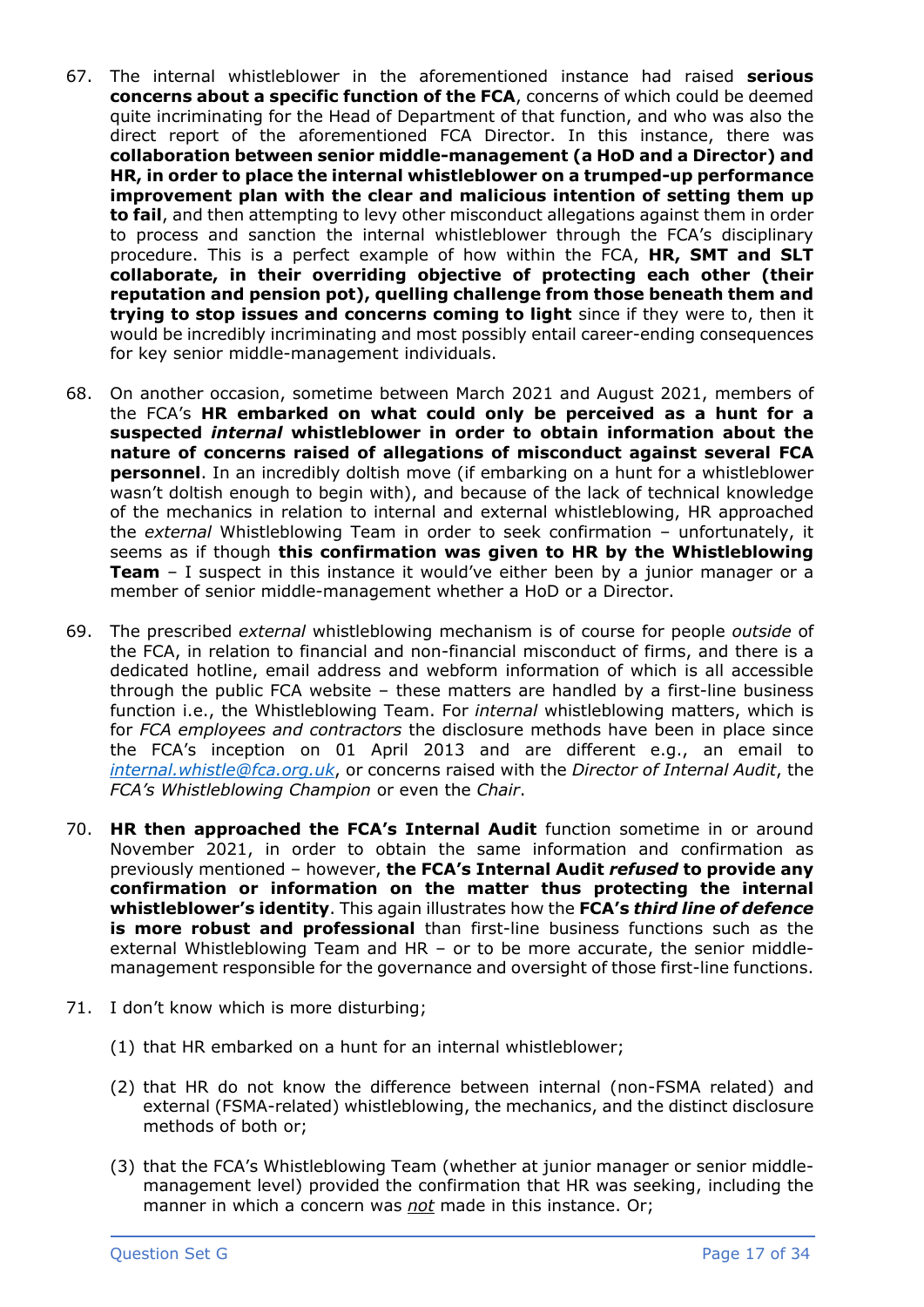(4) that since 01 January 2015, there has been three Employment Tribunal claims submitted against the FCA by current and/or former FCA employees under the provisions of the Public Interest Disclosure Act 1998.

What do you think about the possibility of conflict of interest issues at the FCA?

# **Conflict of Interest: not a possibility, but an inevitability**

- 72. I believe there is an extremely high possibility of conflict of interest issues at the FCA so much so that I would **consider it an inevitability rather than a possibility** in my opinion. A previously mentioned **FCA Director** started at the Financial Services Authority ("FSA") in 2010 as a manager in the Client Assets Unit and held that role for four years. They then immediately **secured a role in a major American investment bank as an Executive** Director within their compliance function for just under four years – which is of course a considerable amount of time to build an internal network within this bank and that too at a senior level – **before re-entering the FCA as HoD of the Client Assets and Resolution Department** ("CARD"). Now, as an example, *if* there were to be any CASS-related supervisory action required against this investment bank, e.g., a s166 skilled persons report into the firm's CASS systems and controls, and this required input and ultimate sign-off from the HoD of CARD **how would this individual demonstrate that there would not exist any unconscious / affinity bias on their part** in favour of this prestigious, high-renumerating investment bank when it comes to making supervisory judgments and decisions against them and their commercial interests? Furthermore, whilst we're on the topic of hypothetical scenarios, how can the FCA ensure that this individual would not assist the firm via informal back channels in the form of guidance, advice and/or 'tip-offs'? These examples given are intended to illustrate the possibility of conflict of interests. **To move from the FCA into a regulated firm at a senior level for a considerable stint before re-entering the FCA into a senior position of power, authority and decision-making is a serious cause for concern**.
- 73. In my opinion, **a policy or provision needs to be put in place and robustly enforced to finally put a stop on this** *'revolving door'* **issue**. Perhaps there should be a stringent provision in their employee contract which states that if a HoD, Director, or even an Executive Director were to leave the FCA to work for a regulated firm, then they *cannot* reapply to the FCA in any capacity until a period of ten years or more has elapsed – **maybe this will motivate them to stay on board as a 'career regulator' in the first instance rather than toing and froing between the regulator and regulated firms?** If this is a perpetual 'cat-and-mouse' game between the regulator and the regulated, you can't be the cat *and* the mouse at the same time – that's absurd. Choose a side and stick with it.
- 74. I also question whether certain individuals within the FCA are even able to exercise their common sense and regulatory judgment or have the required level of situational awareness in order to identify when and where they are, or potentially can be, conflicted. Let's not forget for example, when **the FCA was in the midst of a highlysensitive investigation of RBS' Global Restructuring Group ("GRG")**, and at that too at a critical juncture of the investigation; **the HoD for Event Supervision at the time decided to have** *'social drinks'* **with a senior RBS individual** responsible for conduct and regulatory affairs  $-$  on not only one, but two occasions!<sup>10</sup>

<sup>10</sup> The Times, *[Watchdog's secret RBS meetings](https://www.thetimes.co.uk/article/rbs-unit-chiefs-held-secret-meetings-fntkl8b57)*, 04 October 2018.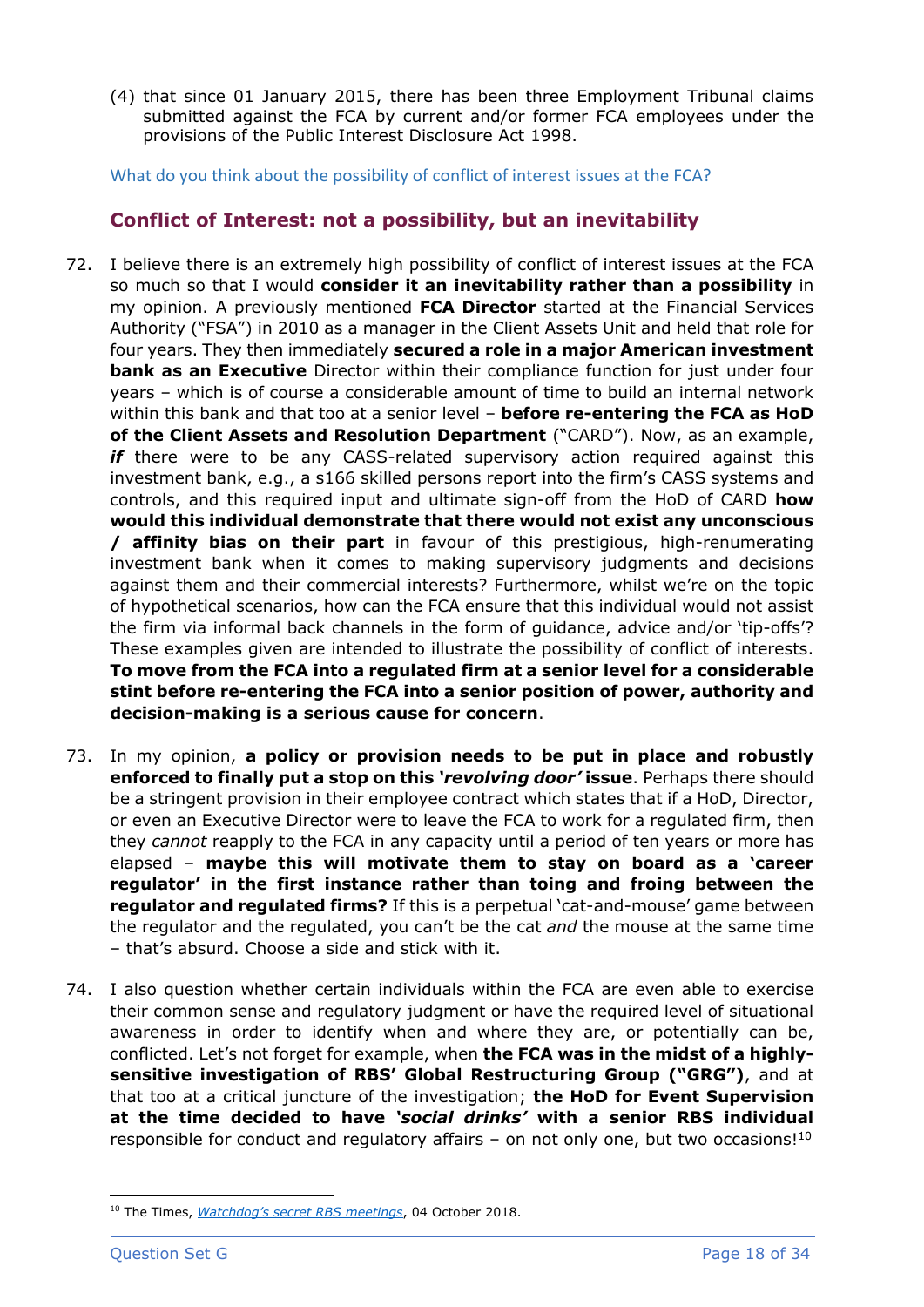- 75. Another example, a combination of not only of a conflict of interest, but also of *whistleblower detriment*: a **former FCA manager** who was with the organisation for just over three years, secured a role within the UK entity of a large, international banking institution. An external whistleblower within that institution – who was a direct report of the aforementioned former FCA manager – had raised a public interest disclosure. **The former FCA manager threatened the whistleblower that he would be able to find out from his FCA contacts should the whistleblower approach the FCA with their concerns**. The same external whistleblower had also informed me that **a (different) former FCA Supervisor from the FSA-era, had directly revealed to the same firm in question the identity of another external whistleblower.** Note: Neither of the two aforementioned FCA personnel work for the organisation anymore.
- 76. In an attempt to clamp down on the issue of conflict of interest, and improving its situational awareness in certain areas, **the FCA should perhaps map and monitor all** *outgoing* **and** *incoming* **personnel** for a duration of time, especially senior middle-management individuals and other individuals in key positions – *who are they; where are they going to / coming from; what does/did their role and responsibilities*  entail; who are they working with; what information and people would they have *access to; are their probable, possible, inevitable conflict of interests that need to be monitored*. This may sound a little 'draconian' to some, but I believe it could be quite pragmatic and much needed considering **the nature of the FCA's operations and the thin permeable barrier that exists between the regulator and the regulated.**
- 77. As a former FCA Supervisor the Approved Persons team would contact me to provide insight, views, and opinions and contributing to shaping their *Fit and Proper*  assessment on when an industry candidate has applied for a certain Controlled Function(s) / Senior Management Function(s) including NEDs within a regulated firm. One of the elements I would look out for based on the information provided from the firm/candidate is of course – *conflict of interest*. As part of my assessment of the candidate from a supervision perspective I would try and identify any potential conflict of interest and provide challenge.
- 78. This brings me onto my next point, a suggestion based on the FCA's own principles and methodology that it uses internally – prior to employing external candidates from the industry into senior positions of power, authority, and decision-making especially within senior-middle management level – **conduct the FSMA Fit and Proper Test to ascertain** *their honesty/integrity/reputation,* **as well as their** *competence*  **and capability**. In addition, conducting enhanced due diligence and background checks to **ascertain whether the candidate is** *conflicted* **with the industry** would be vital.
- 79. The organisation already employs the use of *Developed Vetting* for certain roles within the FCA, these kinds of standards should be used to **explore an external hire's background as much as possible including their financial investments, personal and professional relationships** – this would help proactively identify and neutralise conflicts of interest within the organisation before entrusting a person with a position of regulatory power, responsibility, and decision-making.
- 80. In addition, the FCA publicly disclose the financial interests of the Board and Executive Committee members on its website – in the spirit of transparency however, I believe **this should now be extended to members of senior middle-management** – namely Directors and HoDs.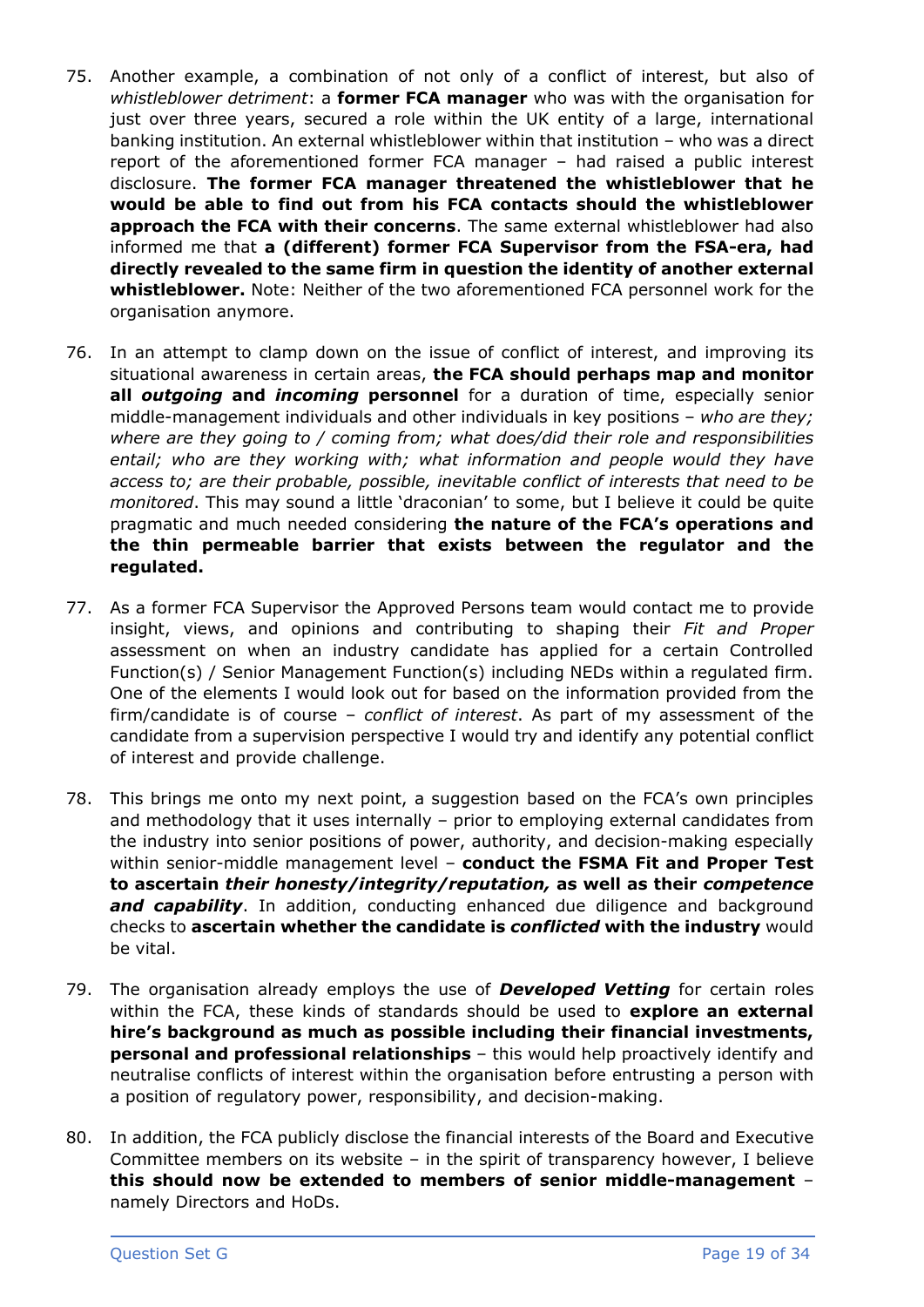Do you believe the FCA should be made more accountable to the public, Parliament or anyone else? If so, why, and what measures do you think are needed?

## **Delink the FCA from HM Treasury**

- 81. Yes, I believe the FCA should be made more accountable to the public, to Parliament, to the Treasury Select Committee, and other external stakeholders such as the Office of the Complaints Commissioner ("OCC") and the Information Commissioner's Office ("ICO") wherever the relevant failings lie e.g., whether it's a Data Protection Act ("DPA") breach or not being able to fulfil statutory FOIA and Data Subject Access Requests within the statutory time limit.
- 82. Currently, the FCA meets with the Treasury Select Committee ("TSC") twice a year, on a six-monthly basis. In my opinion, should the FCA continue being scrutinised by the TSC then the **FCA should be meeting with the Treasury Select Committee on a quarterly basis at the very minimum**. However, and I'm sorry to sound cynical, but even then – what's going to happen? *The Office of the Complaints Commissioner* can't do anything to the FCA; recommendations that they make are shrugged off and not complied with; neither can the *ICO*; nor the *Treasury Select Committee*, nor any group of *MPs and Peers, HM Treasury* ("HMT") or even *Parliament*.
- 83. **To date,** *who* **– whether an organisation, an individual or a group of individuals or organisations from within any British institution or the public, has** *ever –* **successfully held the FCA to proper and rigorous account**; and could this be the reason why the organisation is so extremely confident in the manner which it conducts its business because they know that no one is able or willing to hold them to account?
- 84. Furthermore, in relation to reporting lines and formal accountability, I believe the **FCA should report to** *Parliament* **directly and** *not* **HM Treasury** – that way the FCA can maintain regulatory independence and safeguard themselves from any form of political influence, lobbying and interference from one of the most powerful and significant government functions in society. Currently we all know that the FCA CEO position is always appointed by the Chancellor of the Exchequer, whilst the Chair as well as all of the Non-Executive Directors are *all* appointed by HMT – **the FCA is meant to be an** *apolitical* **and** *independent* **public authority body** enforcing the rule of law under FSMA 2000 and other applicable directives and statute, so why are key individuals that are responsible for the overall governance and oversight of the UK's financial services regulator appointed by a *partisan* governmental department? As part of any external scrutiny of the regulator's transformation, it seriously needs to be discussed whether or not **the FCA would exercise its function better if it were independent from the Treasury and its politics** and/or to mitigate any risk of potential 'lobbying by proxy' of the FCA by firms via HMT.

What positives are there about the FCA that you would like to comment on?

## **Good people stifled by bad people**

85. In addition to my answer to Q6., I do believe that there are some incredibly, genuine, empathetic, and sincere people within the FCA, whether it's the customer contact centre, in Supervision or other business areas. **That, there is a big section of the FCA population which at all times want to do the right thing; who are empathetic, determined, engaged, skilled, professional, honourable, intelligent, selfless, and considerate** in wanting to serve the public and consumers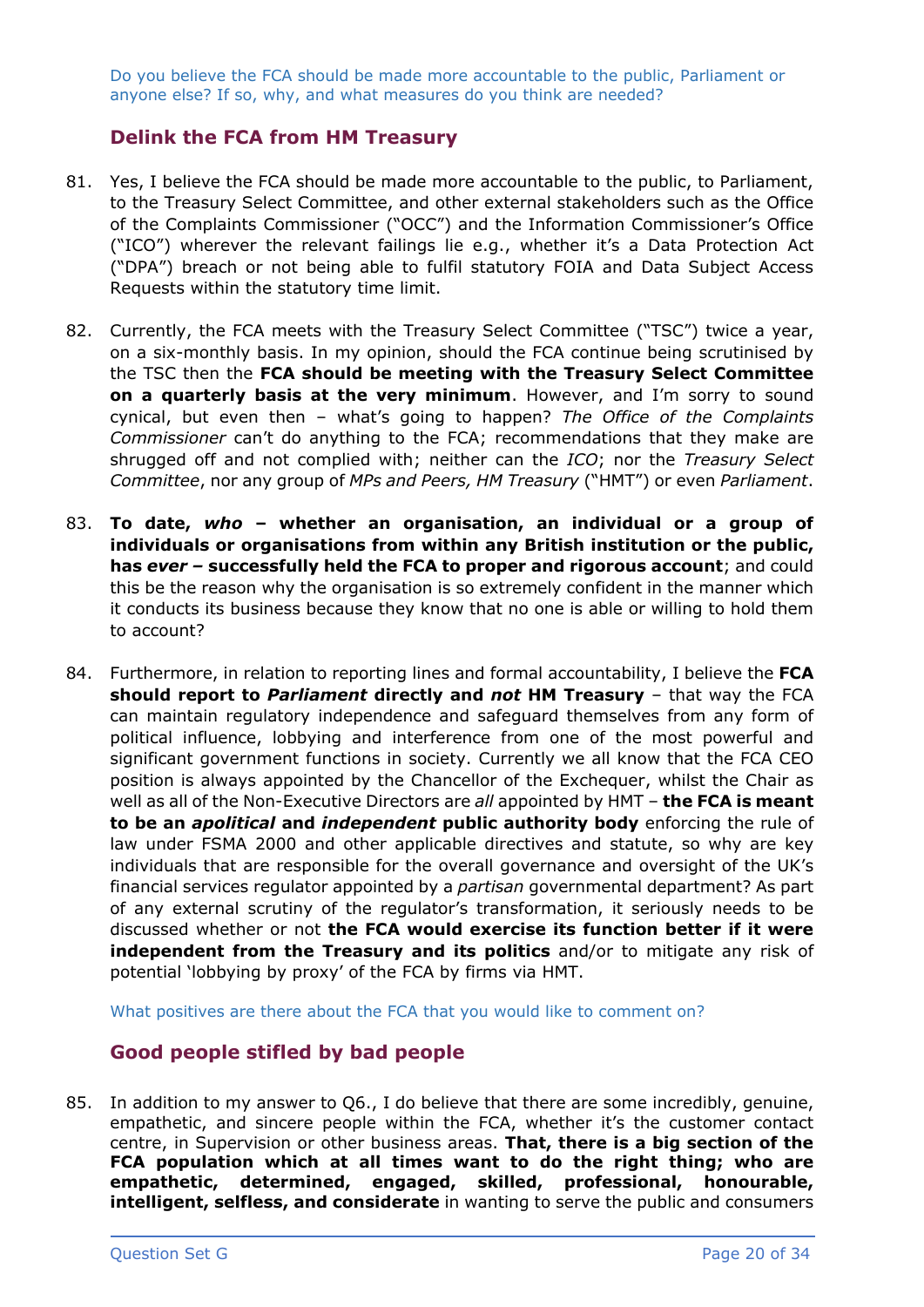– and who have great intuition, a sense of creativity and innovation in how to regulate firms. When brought together these people can, and do, collaborate well as a team with a collegial spirit.

- 86. **Unfortunately, however, they're being stifled by the decision-making (or lack thereof) of senior-middle management** with the fact that the leadership for them is simply just not there, and that the workforce is not being treated as well as it should be treated. Right now, it seems as if a lot of innocent employees are simply just collateral damage in the face of regulatory failings where culpability and accountability sit more at the level of SMT and SLT.
- 87. Overall, **in theory, the FCA is a positive function for society** and is definitely much needed in a free market economy where other dubious participants of that free market feel that they're free to scam, defraud and treat market consumers unfairly in the pursuit of profits. Again, I would like to reiterate my opinion that **I actually do not think that the FCA are fairly given credit, when and where credit is due.** There are always stories lambasting the FCA when they fail, however in the interest of fairness and balance, their successes should also be praised, and any material achievements should be celebrated – perhaps in this instance the **positive reinforcement from consumers, industry, politicians, and press would also help contribute to changing the FCA's culture** and motivate the organisation? If the FCA gets it right, then this should be showcased with a sense of pride especially to its international and continental counterparts.

If you could change three things about the FCA, what would they be?

# **FCA's HR Function**

- 88. The **FCA's HR function has a lot of unwarranted power and influence**, especially the teams and departments that have a material influence in;
	- (1) recruitment;
	- (2) annual appraisals/bonus/pay decisions;
	- (3) internal hire, secondments, and promotions and;
	- (4) workplace investigations and disciplinaries
- 89. Normally this wouldn't be a concern, it's a typical remit for a HR function of course however, when a **discriminatory approach** is utilised to conduct these activities and there's an extreme lack of integrity, then it becomes a **serious cause for concern** and needs to be explored further especially in the latter category since a lot of nonfinancial misconduct and behavioural issues of managers and senior staff would be brought to their attention; however it always results in complaints being whitewashed and covered up after internal 'investigations' thus again **aiding and adding to the continuity of the toxic culture. HR and members of senior middlemanagement cover for each other to the detriment of an employee who brings forth legitimate grievances and concerns**.
- 90. The organisation needs to realise that first line business functions such as HR and the Employee Relations team are primarily there to *serve* the entire organisation and its employees (regardless of who they are, their level of seniority, their gender and/or their ethnic background), rather than **covering up issues thinking that they're protecting the organisation (or more accurately certain individuals) and its interests, but subsequently and ironically, causing** *even more issues* and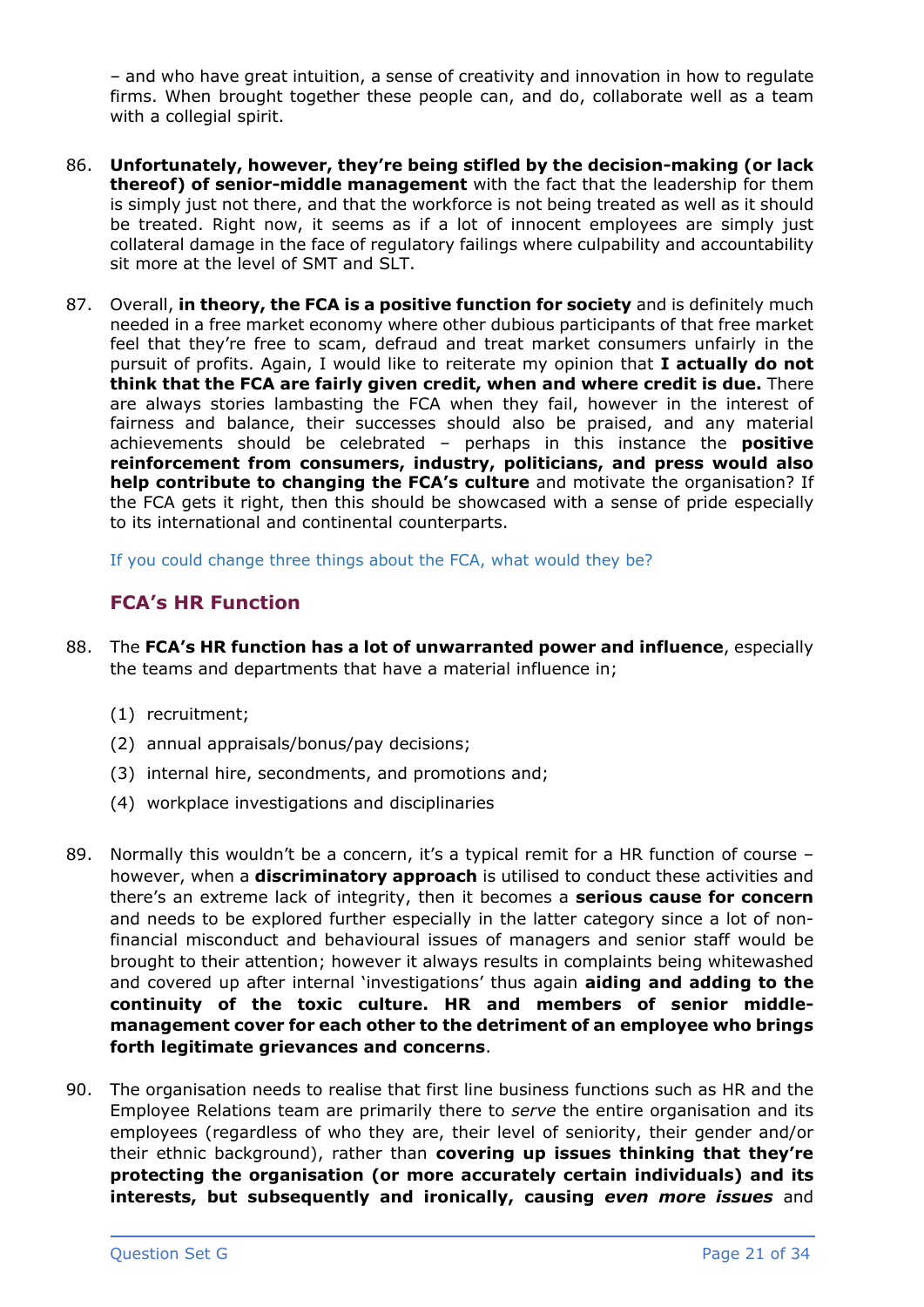ultimately to the *detriment* of the organisation by opening themselves up to potential legal and reputational risk e.g., public Employment Tribunal claims, media coverage, and out of court settlement agreements.

- 91. **Since 2017/18, there has been 11 Employment Tribunal claims against the FCA**<sup>11</sup> (and probably more which aren't published on the register publicly as there isn't a requirement to do so any more in relation to withdrawn / out of court settled claims), **all of them** *discrimination and/or unfair dismissal related* and almost all of them barring one<sup>12</sup>, were withdrawn (an obvious indication that an out of court settlement had been reached with the Claimant) – in each of those claims the respective Claimant would have exhausted the FCA's internal grievance, equality complaints and appeal procedures during the course of which at each stage a member of the **FCA's HR Employee Relations team would've been involved, who in turn would have appointed a member of senior middle-management as the investigating officer**, whilst HR provide what they deem 'procedural support and advice'. whis
- 92. The Employee Relations team of the HR function (with governance and oversight from the relevant HR HoD) **stubbornly adheres to an incredibly poor, ineffective, stone-age strategy** in these employment matters which can be typically surmised in the following fashion:
	- (1) If an employee submits a grievance, **HR takes 3+ months to 'investigate' and conclude; this is done in an attempt to 'run down the clock'** and ensure that any potential claim is effectively time-barred since Employment Tribunal claims have strict time limits in that they should be presented 3 months less one day from the last act of discrimination etc;
	- (2) Should the aggrieved employee after exhausting the FCA's internal appeals process decide to take this further to an Employment Tribunal, **HR's first tactical defence is to argue that the Claimant's claim does not meet the**  *'jurisdiction of time'* in the hope that the claim would be struck out;
	- (3) Should the claim *not* be struck out on the jurisdiction of time, HR would then typically allow the claim to proceed up to and past the preliminary stages in order to go through disclosure all the **while hoping that the inconvenience, high pressure, extreme stress, and the high probability of the infliction of any mental personal injury weakens the Claimant's resolve** to pursue further and withdraw their claim.
	- (4) Should the Claimant still persevere and persist past step (3), and the claim makes it to a final hearing, **HR would then instruct its legal team to approach the Claimant via ACAS with the offer of an out of court settlement** (using industry/consumer money of course) and also after having wasted taxpayers' money.
	- $(5)$  Repeat steps  $(1)$  to  $(4)$ .
- 93. Having these Employment Tribunal claims reach the Employment Tribunal in the first instance when they could have or should have been resolved internally, means that they are now also encroaching upon *taxpayers' money* – **this isn't an example of**  *delivering public value* **or value for money whether for the organisation, the industry and by extension the consumer, nor in this instance even the**

<sup>11</sup> FCA Employment Tribunal Decisions, *[www.gov.uk](https://www.gov.uk/employment-tribunal-decisions?keywords=financial%20conduct%20authority)*, 30 December 2021.

<sup>&</sup>lt;sup>12</sup> [Mr R Cunningham v Financial Conduct Authority: 3201141/2018](https://www.gov.uk/employment-tribunal-decisions/mr-r-cunningham-v-financial-conduct-authority-3201141-2018)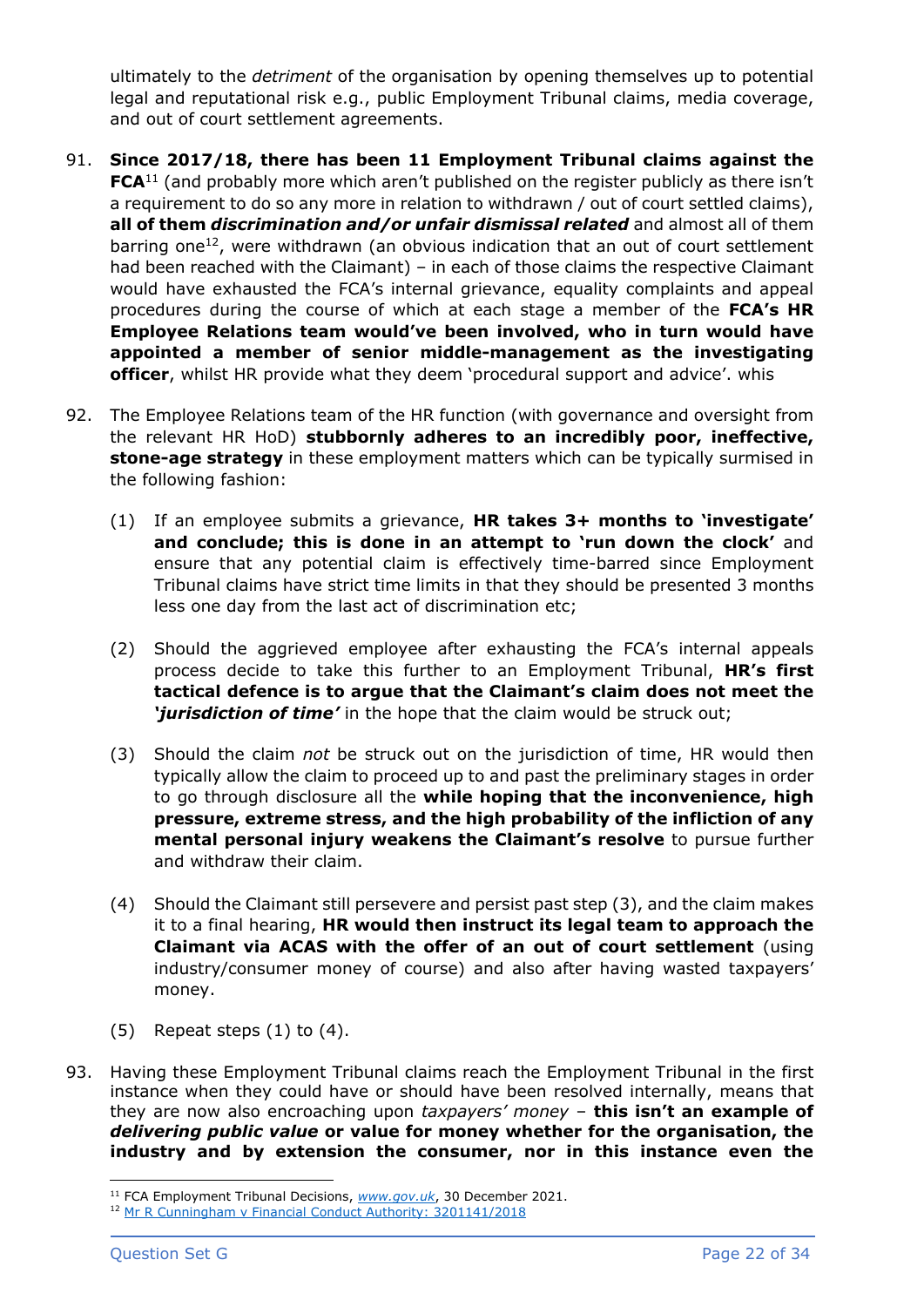**taxpayer**. I would like to pose a question to the FCA's Executive Operations Committee ("EOC") – who are responsible for the *'economic and efficient use of resources, internal risk management, people strategy and culture' –* **whether they believe the strategy employed by the FCA's HR function when it comes to investigating workplace grievances and dealing with Employment Tribunal claims is an economic and efficient use of resources**; how it decreases and/or neutralises internal risk; and how it contributes to the FCA's overall people strategy and culture.

- 94. Whereas the HR function are in a position of needing to exercise professionalism and *responsibility*, they rather willingly and deliberately choose to be *reckless* – **in its current form HR is** *not* **a good cultural fit for what the FCA is attempting to achieve through its Transformation programme**, and it should be explored how the FCA can restructure, revamp, and refresh the HR function, especially the Employee Relations team. Some may argue that *'it's HR's job to protect managers and the organisation from being sued'* etc – well firstly, I do not agree with that premise because that is **certainly not an example of** *integrity* especially given the strategic objectives of the FCA, its high-level regulatory principles, and what the organisation is aspiring to be; and secondly, if that has to be the case for whatever perverse reasons – then unfortunately the FCA's HR function doesn't seem to be doing a good job since **the organisation still ends up being sued** regardless.
- 95. It is my reasonable belief that unfortunately there also seems to be **a tendency to mishandle internal discrimination, bullying and sexual harassment complaints** which is not only highly unethical and again lacking integrity, but also extremely ironic and hypocritical considering the fact that in 2018 an FCA Executive Director wrote to a Parliamentary Committee in response to a report on *sexual harassment in the workplace*, stating one area of interest for the FCA would be in relation to whether firms are *'systemically mishandling [sexual harassment] allegations or incubating a culture of sexual harassment'*. <sup>13</sup> **How an organisation handles non-financial misconduct such as sexual harassment, is indicative of an organisation's culture** – it is the FCA's view that embedding healthy cultures includes, therefore, taking steps to address harassment, discrimination and bullying.
- 96. If the FCA were to outsource **components of its HR function to a specialised employment service / HR solutions provider**, especially elements that deal with recruitment, internal hire and promotions, as well as workplace investigations, then this would be a serious start in rectifying internal issues, leading to the inducing and incubating of good culture. A professional, experienced, and unbiased, third-party **would not be open to influence and/or manipulation from individual SMT and SLT actors within the organisation** – or vice versa for that matter.
- 97. I had read **George Patellis' testimony** as part of this APPG's call for evidence, in it he talks about the flaws and failings of the *Parker Review* – a review which cost nearly £4m. George Patellis identifies and brings forth issues such as qualifying language being used to instil doubt where there is none (and vice versa), of not considering key evidence, not commenting on evidence, being selective of evidence being used, so on and so forth. I can confirm that, these are *exactly* the same deceptive and underhanded tactics and strategy which is employed when producing outcome reports during internal HR workplace 'investigations' – the **use of qualifying language, not interrogating evidence adequately and/or ignoring evidence altogether and being selective with evidence seems to be the FCA's** *modus operandi* whether for a multi-million pound public review or an internal report.

<sup>13</sup> FCA Letter to Rt Hon Maria Miller MP, *[Women and Equalities Committee Report on Sexual Harassment in the](https://www.parliament.uk/globalassets/documents/commons-committees/women-and-equalities/Correspondence/180928-FCA.pdf)  [Workplace](https://www.parliament.uk/globalassets/documents/commons-committees/women-and-equalities/Correspondence/180928-FCA.pdf)*, 28 September 2018.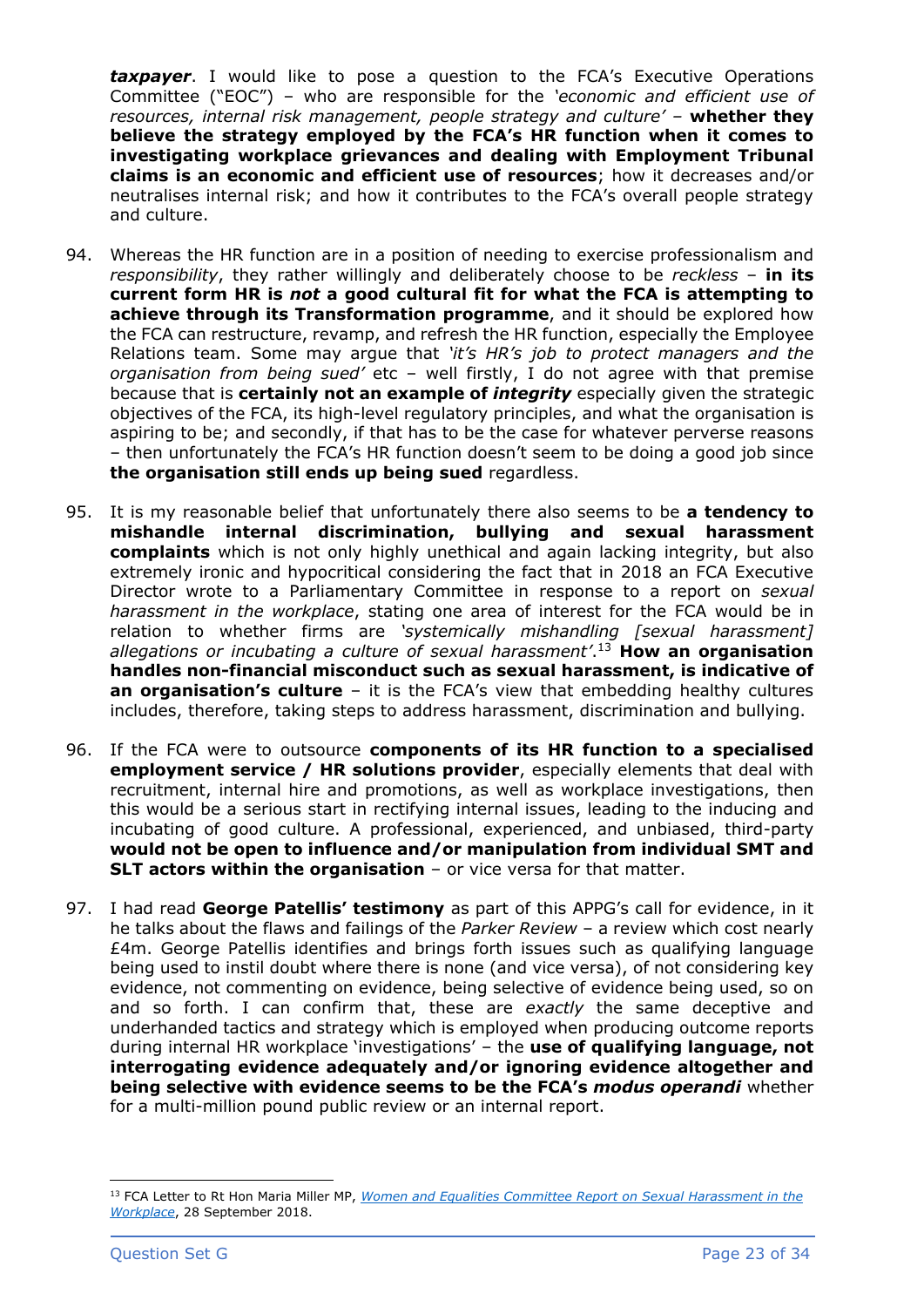98. There needs to be a fundamental shift in the culture and mentality of the FCA's HR function and move away from its outdated and ineffective mentality. To meet its strategic and operational objectives, the FCA's biggest and most valuable asset isn't its new building, £50k logo, or its IT estate; it's their 4,000+ *employees* – this is common sense and I challenge anyone who wishes to argue otherwise. The function which is there to *serve* the organisation's most valuable asset should be doing just that – and I again vehemently challenge anyone who wishes to argue otherwise.

## **Senior middle-management: Heads of Department & Directors**

- 99. The vast majority of the FCA's Executive Committee has been refreshed and replaced – however**, the focus should now be on the senior middle-management layer. The FCA needs to have more people who are** *selfless* **rather than** *selfish* **in these positions in order to drive the good culture the FCA is seeking to induce within itself, as well as which it is seeking to incubate within the industry**. Leadership and management should be performed with *honesty* and *humility* rather than *hubris*; with genuine, transparent, and sincere intentions displayed for a division, its departments, and all employees in order to strive towards meeting the overall strategic objectives of the organisation.
- 100. I've always been a huge fan of psychology ever since studying the discipline in my teens – as such, I personally would employ effective and stringent psychometric personality testing before hiring individuals (whether externally or internally) or promoting existing employees into senior positions of power, authority and decision making especially within the middle-management layer – **specifically testing for the Dark Triadic personality traits of Psychopathy, Machiavellianism, and nonclinical levels of the most critical of the three traits, and probably** *the* **most important word in this entire 19,000+ words testimonial -** *NARCISSISM*. I genuinely believe that the latter trait of the three is extremely important and is absolutely key in unlocking a myriad of organisational and cultural issues within the FCA including, but not limited to, taking advantage of *conflicts of interest, discrimination, workplace bullying, sexual harassment, whistleblower detriment, poor communication, poor management, poor leadership, poor decision-making*, and the overall manner in how certain personnel within certain functions and at certain levels of the hierarchy operate.
- 101. Unfortunately, there seems to be **a lot of self-interest, self-protection, selfpreservation, self-promotion, self-admiration, and self-image of individual characters in the organisation** especially within the senior middle-management layer. If the FCA were to be *personified* it would be someone with narcissistic traits; *hypocritical* ("do as we say, not as we do"), *arrogant* ("when wrong, remain strong"), *controlling* (e.g., what information is released to the public and when), *displaying a lack of empathy, sympathy, honesty, integrity, openness and transparency***, and possibly worst of all – the utilisation of the abusive psychological tactic of** *gaslighting* when dealing with its own employees, consumers, the industry as well as other external stakeholders in attempts to change add spin and change the narrative on things.
- 102. **It would be far more beneficial for the organisation and its PR to come out, publicly admit its failings, apologise, make appropriate amends, and move on** – rather than having a *'when wrong, remain strong'* attitude, *'admit nothing, deny everything'*, and providing a barrage of nonsensical and unintelligent responses when awkward and challenging questions are posed to them. **S***elf-interest, self-*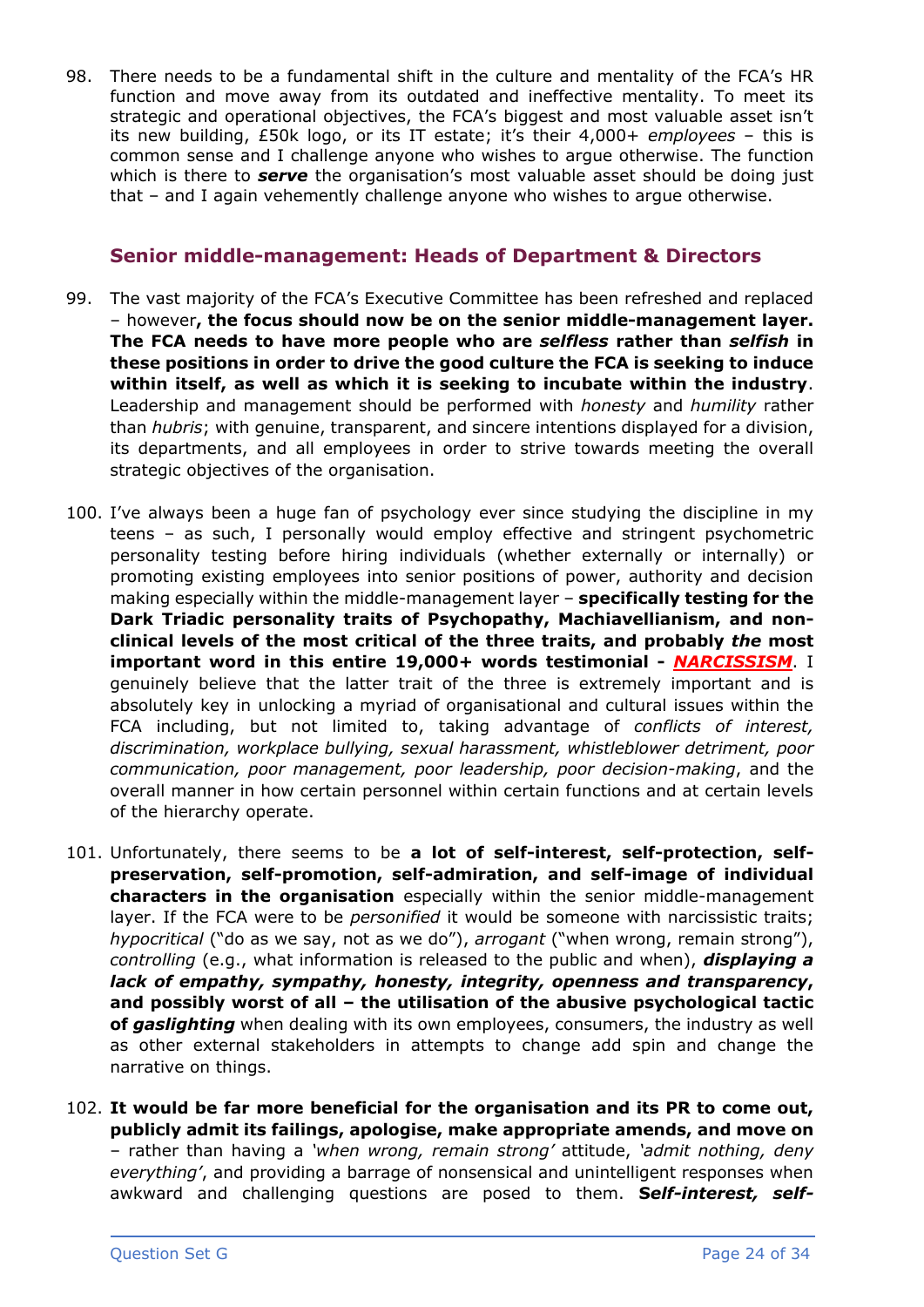*protection, self-preservation, self-promotion, self-admiration, and self-image* – these are all classical traits of *narcissism*.

- 103. **Senior middle-management is** *not* **needed within the organisation – they cost too much, contribute too little, and are causing too many problems**. They sit very comfortably within the organisation earning salaries which are not proportionate to their individual output, nor overall departmental and divisional outcomes and are extremely reluctant to leave their positions so much so that certain members are willing to go to great lengths to protect their jobs and reputation even if its detrimental to the FCA and its employees. I'm confident these sentiments is shared by others across the organisation. However, the FCA as part of its Transformation project and its consultation on pay and reward, whilst proposing pay cuts for the vast majority of the workforce, are **simultaneously proposing that members of senior middlemanagement receive** *more* **pay and that too for personal tax purposes(!) – this is not only insulting to innocent members of the workforce, but also illogical, and wholly inappropriate.**
- 104. If the position is maintained even though we're now in 2022 and nearing the first quarter of this century – that senior middle-management *are* needed for whatever perceived 'strategic or operational purposes' whether it be for 'stakeholder management'; making a guest appearance on behalf of FCA and delivering 'key note speeches'; to act as a 'buffer' between the executive team; or simply for more redtape purposes – then the FCA would do well to completely **redefine, restructure, and refresh the entire layer; employ stringent psychometric personality testing (this shouldn't be impractical as the organisation has utilised a form of psychometric personality testing of its employees in previous years), and enhanced due diligence** to establish any actual, perceived or potential conflict of interest prior to instilling new personas at that level, as well as ensuring that the layer is more diverse and inclusive with people from other ethnic backgrounds.
- 105. The FCA wants to be a more *innovative, assertive, agile, faster* regulator; maybe try and **downsize the entire slow, clunky, senior middle-management level by two-thirds and see what kind of positive results it yields** – perhaps the immense costs savings could contribute towards plugging the ethnic and gender pay gap? There needs to be a fundamental shift in the culture and mentality of the FCA's senior middlemanagement function – they are the *core* part of the organisation – responsible for reporting upwards to the Executive and Board level, whilst also having to communicate downwards and lead divisions and departments. In my opinion however, removing, or at the very least drastically reducing and restructuring this middle layer **will enable the FCA to have a flatter, distributed, and more agile organisational structure** with supervisory and enforcement work being carried out faster and more effectively without having to wait weeks (or even months!) whilst things go up and down the chain of command.
- 106. As a caveat, I believe it would be unfair to paint *all* members of senior middlemanagement, whether HoD or a Director, with the same brush – **it could be that there are some genuine personas within the organisation who are trying to do a genuine job and make a positive difference as a member of senior middle-management** including trying to be a role model, mentor, coach and train the next pipeline of potential future leaders, but overall unfortunately, my professional interaction with senior managers, FCA Directors and FCA HoDs, as well as anecdotal evidence from other FCA employees across the organisation, has been very negative and in some cases extremely detrimental thus far.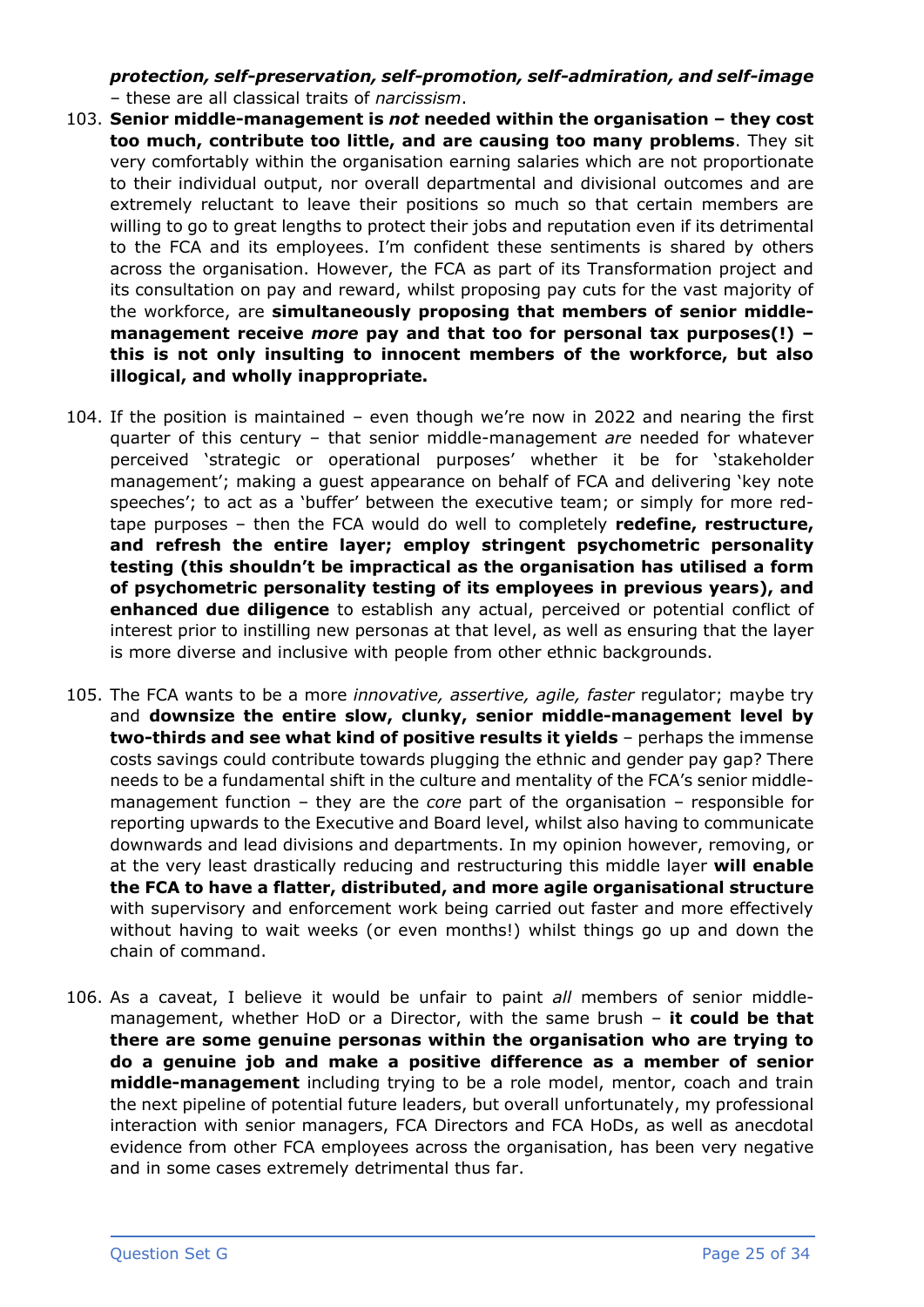107. If the FCA wishes to work towards one of its statutory objectives that of protecting and enhancing the integrity of the UK's financial system, then it would do well to try and **protect and enhance the integrity of its own organisation** *first* – and the very first step needed to achieve this would be to scrutinise its senior middlemanagement and hold them to rigorous account. Let the following fact sink in: between 2015 to 2020 – despite multiple regulatory failures (however prolific), data protection breaches, as well as other internal operational, departmental and divisional failures – not one single FCA Head of Department or FCA Divisional Director, were placed on a performance improvement plan. 14

# **Board "information flow": engage with front-line staff directly**

- 108. Many people may know about the following concept, many may not *The Iceberg of*  **Ignorance.** According to this theory, typically only 4% of issues are known to top executives; 9% of issues are known to middle-management (in this case Heads of Department and Directors), 74% of issues are known to junior management (i.e., team leaders and managers) and 100% are known to front-line teams (e.g., front-line Supervisors, Authorisation Case Officers, Enforcement Associates, Policy Associates, and other front-line operational staff).
- 109. In addition to the Board and/or Executive Committee having monthly meetings with Directors and Heads of Department, perhaps engage **regularly with front-line employees – I believe this will help improve the 'information flow' to the Board/Executive Committee and they will be more in-tuned to front-line dynamics and issues across the organisation.** It's not the Senior Management Team ("SMT") or the Senior Leadership Team ("SLT") that's going through a firm's management information, Compliance Risk Tracker, and the minutes of a firm's board and numerous committee and sub-committee meetings, and other executive level papers – it's me (i.e., *a front-line supervisor*). It's not a member of SMT or SLT that's assessing a P1-classified, IFPRU 730K firm's Recovery and Resolution Plan – it's *me*, a front-line supervisor.
- 110. Invite a group of front-line employees to prepare a report and/or presentation about a topic (without any influence or interference from senior middle-management); they will do so gladly, with passion, and the Board can then use this as a method of triangulation of the information being presented to them by senior middlemanagement in order to develop a comprehensive understanding of certain organisational or industry phenomena; **would the message and input from teams of front-line staff match up with what's being said by HoDs and Directors in monthly FCA Board meetings?**
- 111. Members of senior management and senior leadership would be **more interested in internal politicking, power games and other selfish ulterior motives** – a frontline employee wouldn't be. As such the information, views, opinions, and insight on matters can be treated with more integrity and validity – unbiased and pure. There's no shortage of academic studies in relation to the influence of middle-management and the risks that can occur when presenting information to the Board and executive committees;
	- When supplying information to the executive level, middle managers interpret it subjectively and may insinuate it with their own opinion and evaluation<sup>15</sup>

<sup>&</sup>lt;sup>14</sup> What Do They Know, [FOI7732,](https://www.whatdotheyknow.com/request/699642/response/1716591/attach/html/6/FOI7732%20Internal%20Review%20response%20final%20PDF%2020210202.pdf.html) 02 February 2021.

<sup>15</sup> Ranson, S.; Hinings, B.; Greenwood, R., *The structuring of organizational structures*, 1980.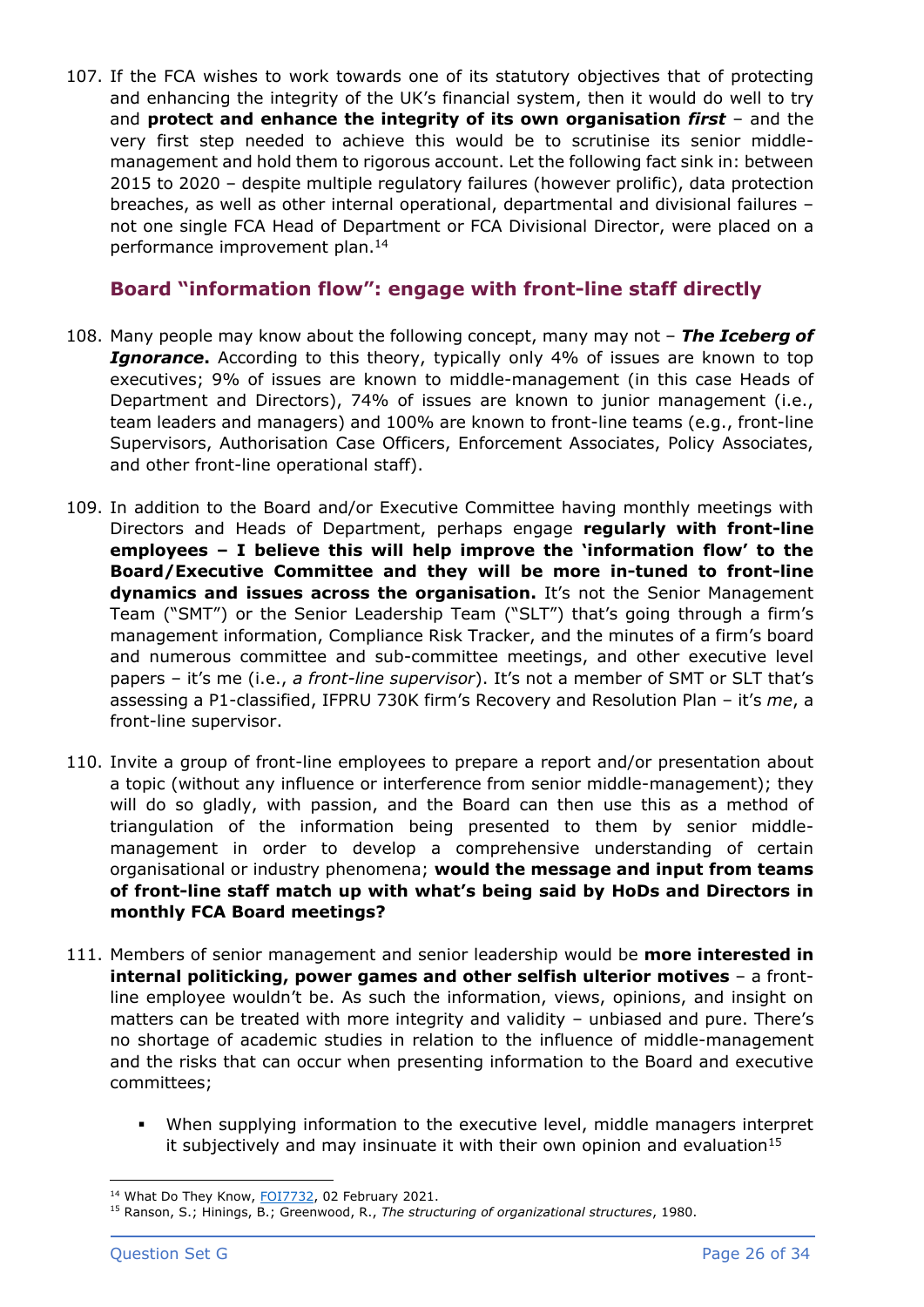- Proximity to the boardroom makes it easy for the manager to promote their own interests, by "synthesizing" the information and presenting data from a certain strategic perspective<sup>16</sup>
- **•** Driven by the reasons of maintaining a reputation, strengthening the power and influence, middle managers may introduce a company's major strategic decisions in a light, beneficial way for their designs<sup>17</sup>

The FCA is undertaking a Transformation Project. Do you have any comments to make about that?

#### For example:

- Are staff at all levels invited or allowed to participate and contribute?
- Do you expect this project to alter or influence the culture and policies of the FCA?
- Do you expect consumer protection to be improved?
- How could transformation/improvement of the Regulator be better handled?
- 112. The Transformation project itself hasn't affected me directly or indirectly since I am no longer an employee of the FCA – if I were still a part of the organisation, I believe the pay restructure would have benefited me in the short to medium term as I would've been one of those 800 employees to receive an average £3,800 salary rise. However, I do (and have) been **questioning certain actors (two Heads of Department in particular) who have been involved with the project from the beginning**. One of those actors however, who was the former **HoD for** *Strategy & Analysis* **for Transformation**, had abruptly left the organisation to go on a 'two-year external secondment' sometime in or around September or October 2021. Stemming from my first-hand experience, I had discovered that this particular HoD was **not shy in misrepresenting facts as part of a formal FCA report which had important ramifications.** Based on evidence of this behaviour, I had recently questioned how many reports this individual had authored for FCA Board and Executive Committee meetings over the past few years in their capacity as I had concerns that the FCA Board and/or Executive Committees may possibly have been misled and/or misinformed.
- 113. In correspondence with the Treasury Select Committee, I did state that in my opinion it's not the *milestones* of the Transformation project that they should be primarily concerned about, but rather **some of the FCA personnel who are involved in working and leading this Transformation project at senior middlemanagement level** – perhaps that's why the Transformation project has been extremely poorly executed? The TSC questioned the appointment at an *Executive Director* level, but they should have also been **scrutinising the FCA at senior middle-management level too.** Furthermore, this scrutiny should extend to every operational and strategic aspect involving the FCA's senior middle-management layer, not just the current Transformation project.
- 114. I do hope that eventually, (even if the case may be that certain elements of the Transformation project need to be **paused and sent back to the drawing board for revision** before a second attempt to execute) that it will achieve its aims in making the FCA a faster, better-informed, data-led regulator, with less bureaucracy and redtape, less 'meetings about meetings'; with more individual culpability and accountability**,** and most importantly with better and diverse people and culture permeating throughout the organisation *especially* within the SMT and SLT level. Nikhil Rathi has already revamped and refreshed the vast majority of the FCA Executive

<sup>16</sup> Dutton, J.; Duncan, R.B, *The influence of the strategic planning process on strategic change*, 1987.

<sup>17</sup> Floyd, Steven W.; Woolridge, Bill, *Middle-management's strategic influence and organizational performance*, 1992.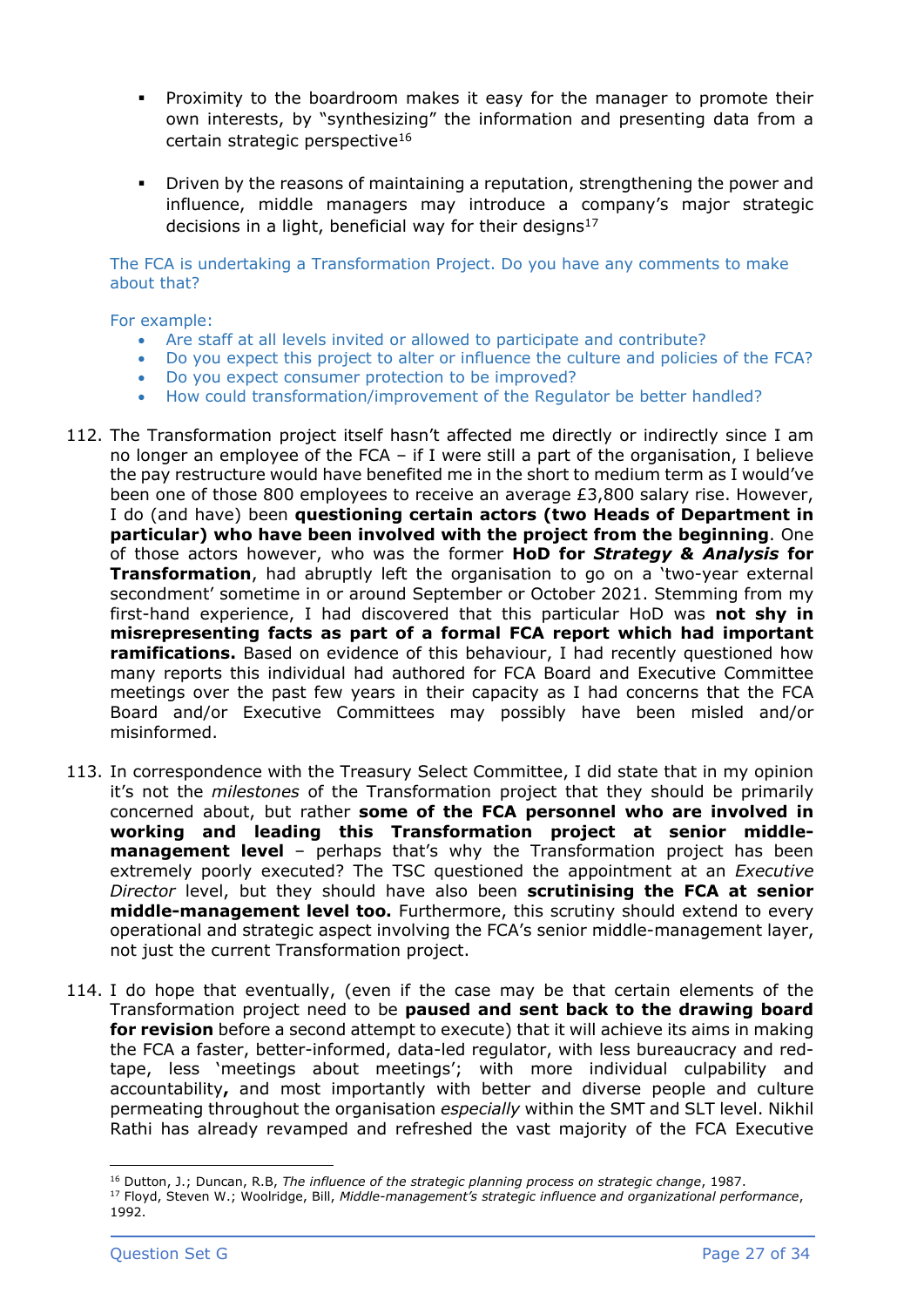Committee; however, **the focus should now urgently fall on the redefining, restructuring, and refreshing of the senior middle-management layer.**

- 115. How could transformation/improvement of the regulator be better handled? I don't know. I'm not a change programme / transformation programme specialist or even remotely have any experience in that area; however, there are those that are – so, **why not source those specialists in addition to looking towards other regulators and public authority bodies** whether nationally or international because someone, somewhere out there must be getting it right somehow!
- 116. In its attempt to execute this programme, we now have a major UK union involved, a credible threat of industrial action never before seen in the financial regulation sector, major attrition of staff, decreased headcount, an incredibly demotivated and demoralised workforce, with the FCA being forced to source expensive consultants to recruit new staff, and now even retaining law firms to process *regulatory applications* – one must ask after witnessing all of this disorder, **whether the operational risks of the Transformation programme was well thought of – if at all – with the required foresight** from the conception of the programme by the individual(s) who established the overall programme (prior to the commencement of Nikhil Rathi's tenure) and led some of the workstreams.
- 117. I do understand and have heard from former BAME colleagues that the vast majority of BAME employees – although in favour of it since it means a higher base pay for them – are not *openly* supporting the new pay and award structure as part of the Transformation project purely because of **the fear of being ostracised by others within the organisation**. I do feel extremely sympathetic however towards the innocent colleagues – both non-BAME and BAME – who are now facing pay cuts and being forced to leave the organisation through absolutely no fault of their own, whilst senior middle-management members are watching the chaos unfold and the destruction being caused safe in the knowledge that their pay and career at the FCA is secure for years to come.
- 118. In a recent letter from the FCA's Staff Consultative Committee ("SCC") to the FCA's Board in December 2021, opponents to the Transformation's remuneration restructure are *now* **attempting to highlight** *'historic and systemic discrimination against staff with protected characteristics'*<sup>18</sup> – whereas I've been arguing and fighting against systemic discrimination as a junior associate within the customer contact centre as soon as it became apparent to me in early 2016, based on not only my personal experiences, but that of other BAME employees too, and the identification of a pattern of discrimination in relation to remuneration and promotions.
- 119. **Why wasn't this** *'historic and systemic discrimination against staff with protected characteristics'* **raised by the SCC before?** But *now* it's being raised since some of these changes are negatively impacting a lot of non-BAME, White, 'middle-class' employees who had been enjoying 'discretionary' bonuses for years. whilst it was decided by the same aforementioned employees from that specific socioeconomic group (especially junior and senior managers), that the vast majority of **BAME employees would be systematically and consistently positioned at the lower, and less favourable end of the bell distribution curve** when it came to end of year appraisal ratings, salary increases and bonuses.
- 120. I am glad that despite internal and external pressure, the FCA are trying to bridge their ethnic and gender pay gap and think this is commendable, however in relation to the c.10% salary decrease of other employees – in my opinion **they're hitting the pay packets at the wrong layer of the organisational hierarchy.** Again, why are **innocent front-line employees being forced to take salary cuts as part of this**

<sup>18</sup> FN, *Top FCA staff body in last-[minute charge to keep workers' bonuses](https://www.fnlondon.com/articles/top-fca-staff-body-in-last-minute-charge-to-keep-workers-bonuses-20211221)*, 21 December 2021.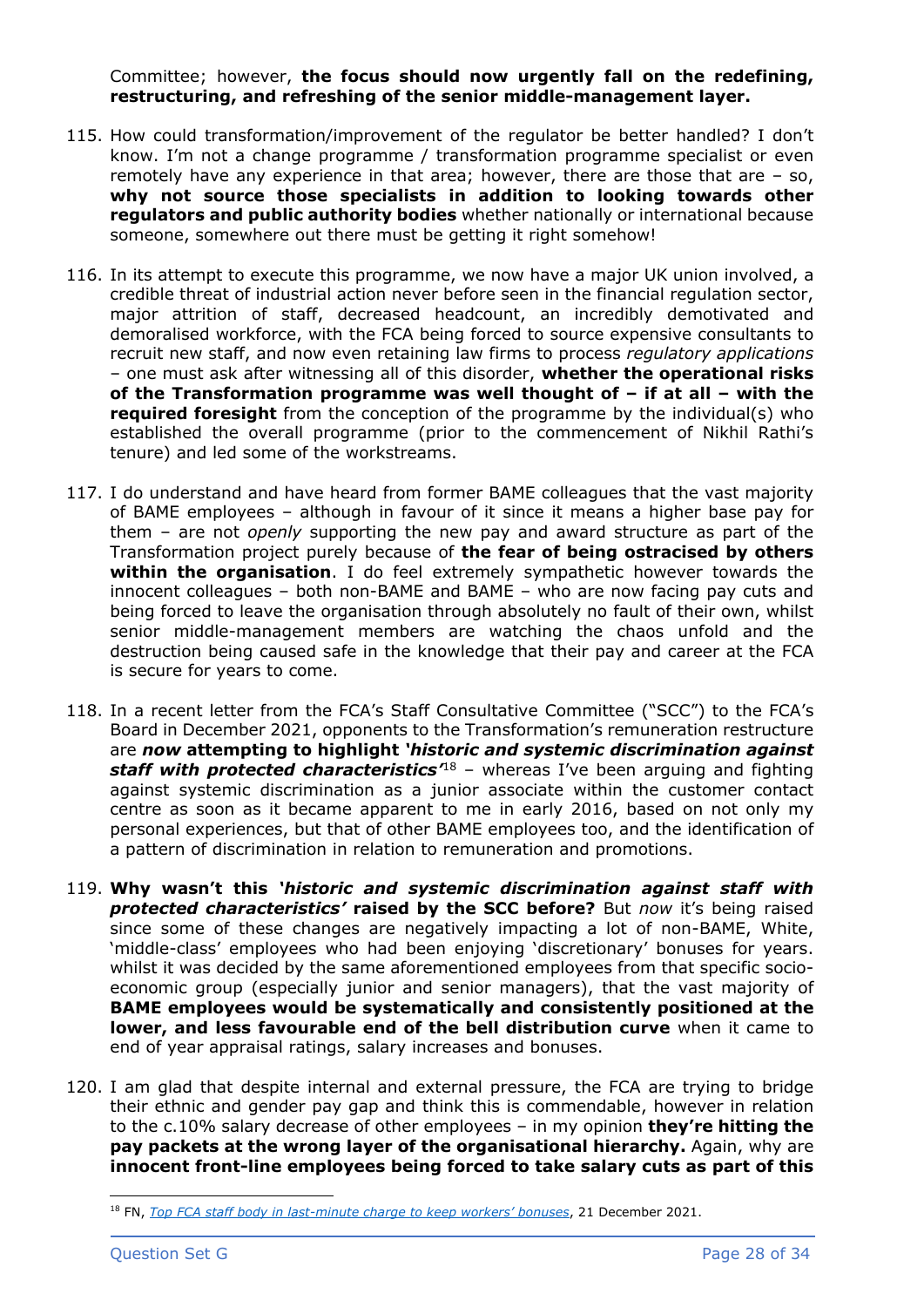**Transformation project**, when they are the ones doing the crucial groundwork; whilst members of senior middle-management are in line for pay rises for tax purposes whilst adhering to extremely slow, ineffective decision making, and pseudoleadership? If you wish to gather more opinions of what other front-line FCA employees think of senior middle-management as well as the overall culture and dynamics within the FCA, read FCA employee reviews left on [www.glassdoor.com](https://www.glassdoor.co.uk/Reviews/Financial-Conduct-Authority-Reviews-E674811.htm) - this is a good source of valid, qualitative data. I would further encourage the FCA themselves use this source to ascertain problem areas in addition to their annual staff surveys.

Are there any other comments that you would like to make?

# **It's not the FCA…**

- 121. Asides from the corporate narcissism, the biggest problem with the FCA is this it's not the FCA, it still seems to be the *FSA (Financial Services Authority)*. The culture, the ethos, the behaviour, the mentality, and values are all **still** *FSA-oriented* **and is being led by FSA-era individuals with their FSA-era internal and external industry network**. Why is it that a lot of the recent failings of the FCA are strikingly reminiscent of previous FSA failures whether that be causing whistleblower detriment or failing to act on a scandal before it's too late?
- 122. You could move to a brand new, purpose-built £100m building; you could move away from the Canary Wharf financial district next to Westfield Shopping centre, you could **pay Saatchi & Saatchi over £50,000 to design a new logo** and tweak your brand colours from burgundy to maroon, but inside that new building and behind that new logo the fact of the matter is this – **there are** *FSA employees* especially those with a position of seniority, authority and decision-making capabilities at senior middlemanagement level, who are carrying out their day-to-day activities and making decisions with the archaic **late-nineties-early-noughties-pre-global-financialcrisis,** *FSA* **ethos and mentality.** Human beings are creatures of habit – and habits are hard to break.
- 123. **The FCA has the potential to be a truly brilliant organisation** but the aforementioned is yet to be shed, and in order for the FCA to truly achieve its operational potential in the pursuit of its statutory objectives and is mission of delivering value for the public, whilst being a truly effective financial services regulator, it needs to seriously *'self-actualise'* **on a corporate level** and deeply reflect on what to do with its HR and senior middle-management layer especially those actors who's unfortunate Dark Triadic personality traits, as well as the direction of their moral compass, are not a good cultural fit for the organisation.
- 124. The **problem of the FSA-era 'deep-state' which exists within the FCA at senior middle-management level needs to be rectified** – whether by Mutually Agreed Resignation Schemes (MARS), redundancies or via performance improvement plans, disciplinary action and dismissals; personally I would opt for the latter option since it would be more economical – so long as it's done so legitimately **within the confines of UK Employment Law, and per ACAS Code and best practice guidelines etc**., and it doesn't put the organisation at legal and reputational risk of unfair dismissal Employment Tribunal claims – and by 'rectified' I actually mean *purge* **them completely from the organisation**. It would be better to do this sooner rather than later in a *'Blitzkrieg'* fashion as it would be extremely beneficial for the organisation, the industry, and consumers **if certain cliques and coteries within the FCA are identified and dismantled ASAP**.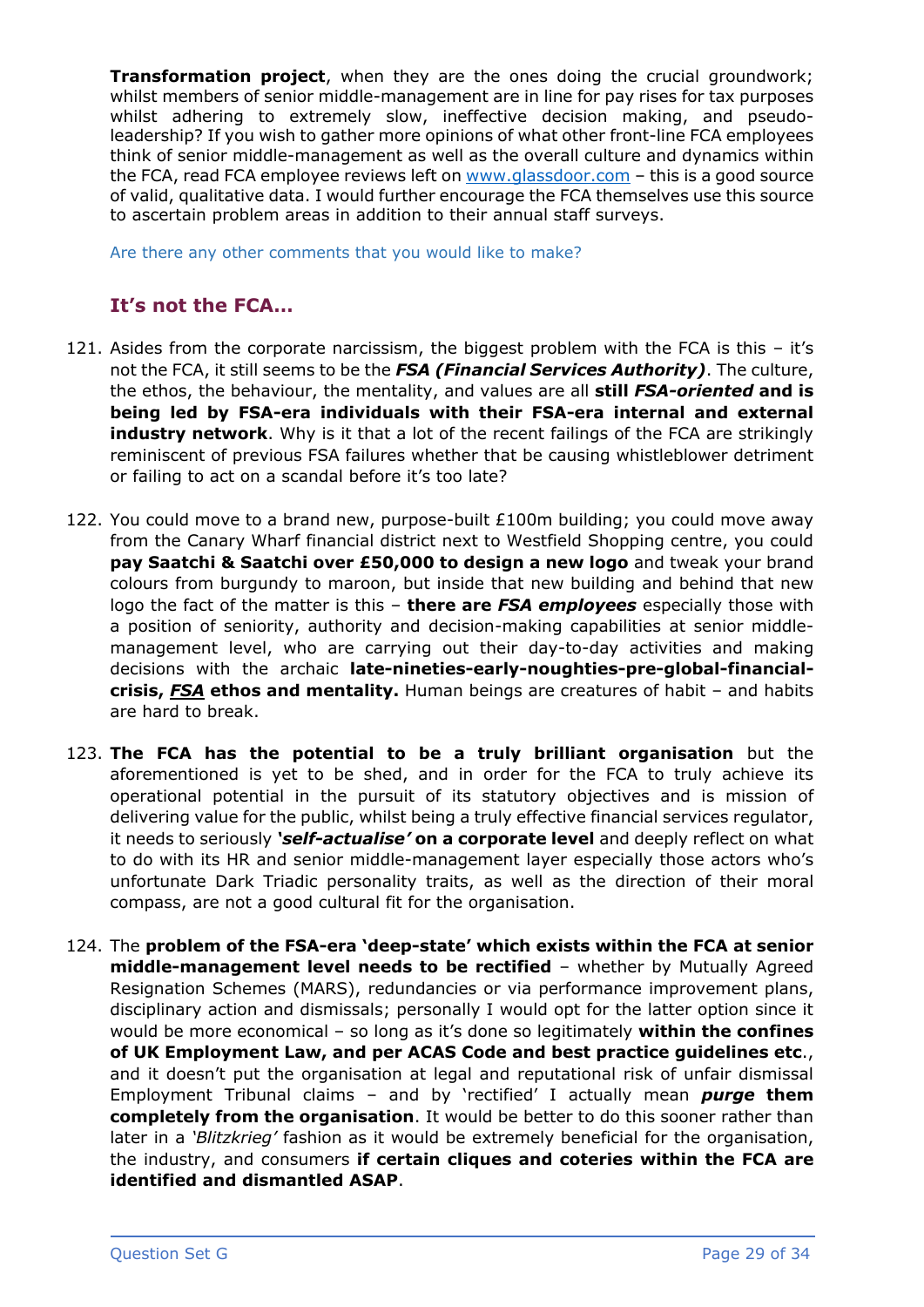# **Principle-based culture, strategy & operations**

- 125. The FCA needs to shed its perception of corporate *hubris, arrogance, and hypocrisy* should it want to build its diminishing – or more accurately, in my opinion, its nonexistent rapport with the wider public, consumers, action groups and trade bodies in addition to its own employees.
- 126. An organisation which is relying on *principle-based regulation* and on high-level principles laid out within its own regulatory handbook (see FCA Handbook [PRIN 2.1\)](https://www.handbook.fca.org.uk/handbook/PRIN/2/1.html) has **no moral right to espouse and enforce these principles upon the industry if it is unable or unwilling to abide by the spirit of these principles themselves internally with its own employees**, and when dealing with the public and the industry. Please read the following 11 high-level principles as laid down by the Financial Services and Markets Act 2000 ("FSMA"), underpinned by law, and which are *the core* principles when it comes to regulating the UK's financial services sector:

#### **Principle 1: Integrity**

A firm must conduct its business with integrity.

### **Principle 2: Skill, care and diligence**

A firm must conduct its business with due skill, care and diligence.

#### **Principle 3: Management and control**

A firm must take reasonable care to organise and control its affairs responsibly and effectively, with adequate risk management systems.

### **Principle 4: Financial prudence**

A firm must maintain adequate financial resources.

#### **Principle 5: Market conduct**

A firm must observe proper standards of market conduct.

#### **Principle 6: Customers' interests**

A firm must pay due regard to the interests of its customers and treat them fairly.

#### **Principle 7: Communications with clients**

A firm must pay due regard to the information needs of its clients and communicate information to them in a way which is clear, fair and not misleading.

#### **Principle 8: Conflicts of interest**

A firm must manage conflicts of interest fairly, both between itself and its customers and between a customer and another client.

#### **Principle 9: Customers relationships of trust**

A firm must take reasonable care to ensure the suitability of its advice and discretionary decisions for any customer who is entitled to rely upon its judgment.

### **Principle 10: Clients' assets**

A firm must arrange adequate protection for clients' assets when it is responsible for them.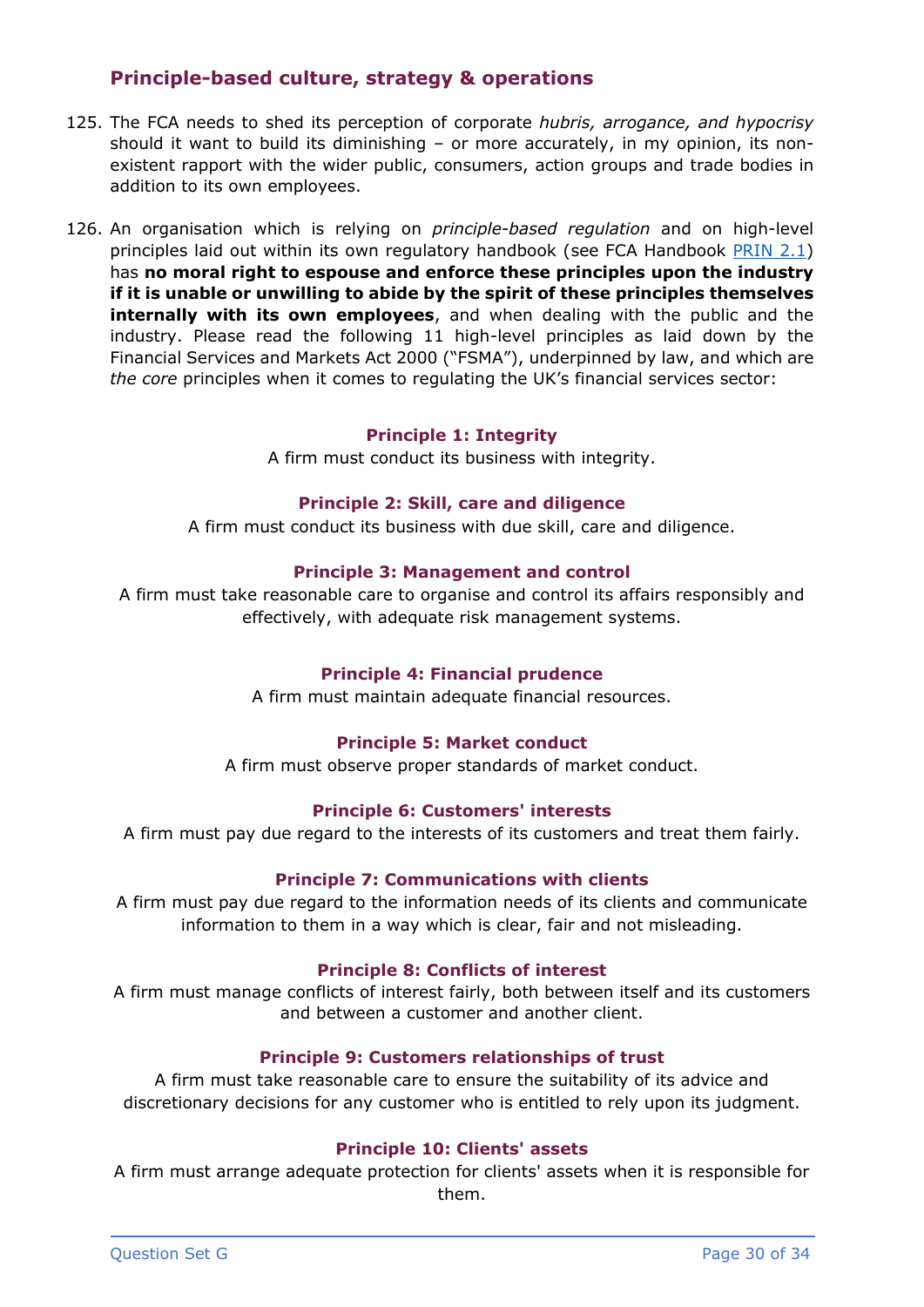### **Principle 11: Relations with regulators**

A firm must deal with its regulators in an open and cooperative way and must disclose to the FCA appropriately anything relating to the firm of which that regulator would reasonably expect notice.

127. When reading the majority of these Principles, please replace the word *'a firm'* with *'the FCA'* and the words *'client'* and *'customers'* interchangeably and where applicable, with the word *'employees', 'consumer', and 'public'*. Now, can it *honestly and objectively* be answered – with a binary yes or no answer – that the FCA are following the spirit of these high-level principles which are espoused to the industry on a daily basis, and which has been done so for the past 20+ years? As part of any **'corporate self-actualisation'** process, the FCA should strive to abide by the spirit of these principles both internally and externally, and at all times. The FCA can no longer be a '*do as we say, not as we do'* entity.

# **Invest regulatory fines into the FCA**

- 128. Recently it's been reported that in 2021 the FCA has fined firms to the tune of £568m – however, how much of that fine money is going to be invested in the FCA? Apart from the interest accrued for the duration of time the fine money sits in one of its Lloyds bank accounts – as far as I understand, none of that regulatory fine money goes back into the FCA for any purposes whatsoever.
- 129. **A fair, significant, and practical proportion of regulatory fines paid out by regulated firms after successful prosecution cases should be** *invested* **into the FCA**. Currently fine money from successful FCA action goes to the *Treasury* and into what's called the *'Consolidated Fund'* (to be then dished out to other sectors and causes e.g., military charities and the NHS) – not a lot of people know this, probably not even the majority of FCA employees, and definitely not your average consumer.
- 130. However, HMT does not fund the FCA, the industry does. As such it is only fair that in these cases at least some of the amount should be invested into the FCA which could then **fund more consumer awareness campaign, further FCA training; or beef up internal resources** within other front-line business areas whether Supervision, Whistleblowing or Enforcement. Investing fine money back into the FCA would also relieve the regulatory fees and levies burden from innocent firms who are carrying out their regulated business in a principled, ethical and compliant manner.
- 131. The more regulatory fines invested in the FCA, the more its resources would swell; the more you'd be able to increase the headcount, attract and retain talent, and grow towards carving out a sense of regulatory omnipresence within the industry as well as amongst the public. Some firms and industry bodies seem to be asking for more frontline supervisory and enforcement resources – 'boots on the ground'. In my opinion, **the bigger the FCA becomes, the harder it will be for firms to engage in misconduct** – or if and when firms *do* engage in misconduct – then the easier it will be for the FCA to detect and act at the earliest.
- 132. **The FCA could use fine money to perpetually raise awareness and educate consumers** from all ages and all aspects of life, whether teenager or old age pensioners, about financial scams across all sectors – this way **consumers would be allowed to secure a certain** *degree of protection for themselves* in the first instance.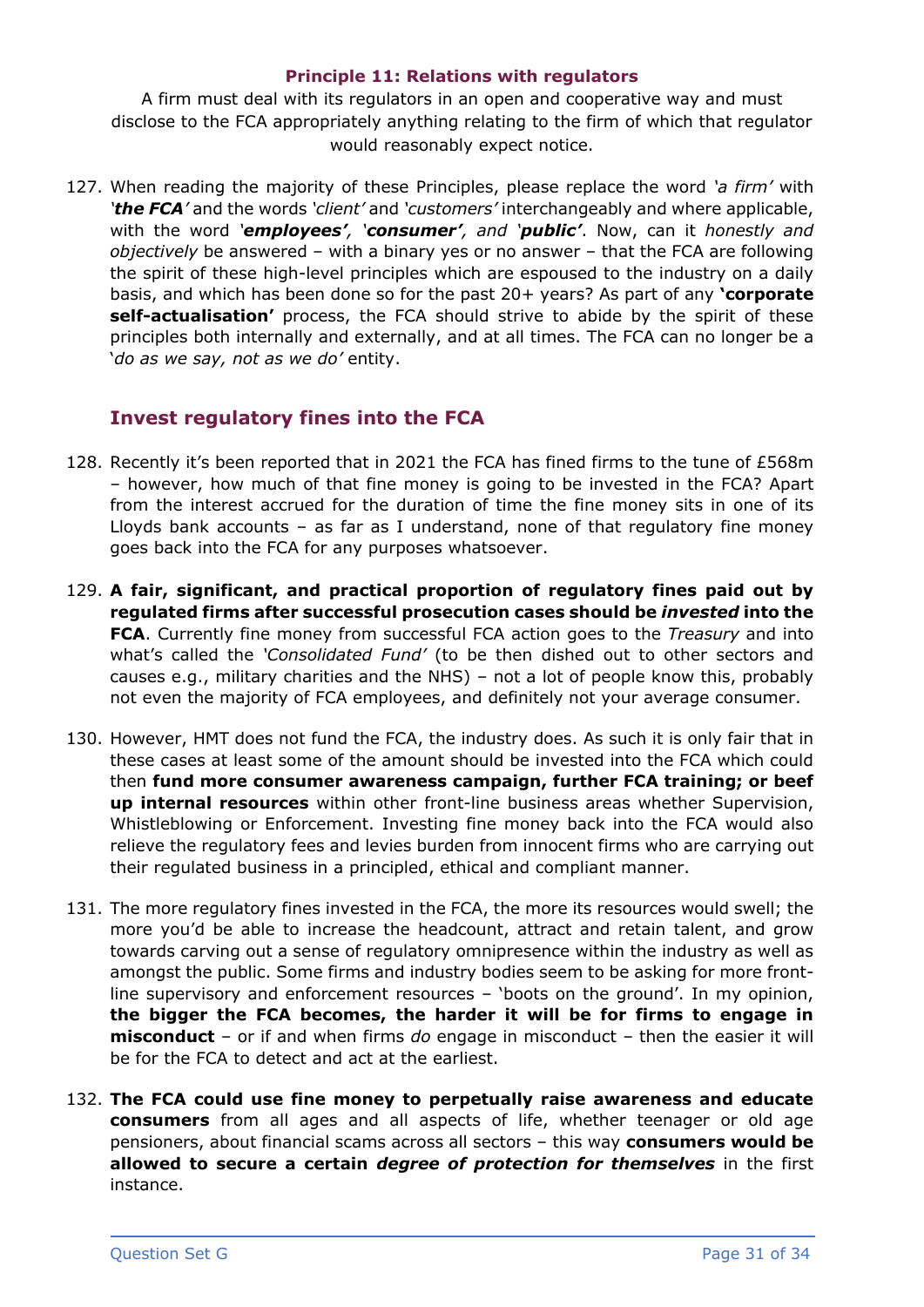133. **Perhaps even use a small proportion of the invested fine money as an internal incentive?** If money is truly the ultimate motivator then I bet *this* would enable a faster, targeted response with a rigorous appetite to thoroughly investigate and act against firms and individuals from when the very first allegations of misconduct arise and at the earliest opportunity rather than going amiss, leading to a firm collapsing with the end result being thousands of consumers losing millions of pounds and executive members of the organisation having to attend Treasury Select Committee inquiries for a public grilling.

## **Is it a skill issue or a will issue?**

- 134. At the FCA it's either a *skill* issue or a *will* issue. Some individuals, for example an Upper Tribunal Judge, may conclude that in certain cases **the failings of FCA employees are due to** *"human error…caused by a basic lack of competence"* and further make judicial recommendations that the **FCA consider whether its staff are adequately trained and have an adequate understanding** of proper records management in the context of potential enforcement proceedings<sup>19</sup>, however on the whole I believe it's the latter. The FCA is an employer of c.4,200 employees, each with years of education, experience, talent, knowledge, and comprising of rich and varied skillsets – hence, **even though technical competency, training, and overall professionalism can and should be improved within many business areas**, **I don't believe this is a** *skill* **issue** or the fact that the FCA are unable.
- 135. I believe that the unfortunate fact of the matter is that **it's a** *will* **issue and that some parts of the FCA, i.e., FSA-era 'deep-state' actors within the SMT and SLT level are unwilling**. This is the mindset that needs to change. Unfortunately, because this mindset is predominant within senior middle-management; and because it's too late to change this mindset now as I believe it's actually gotten to a stage whereby **cultural rot has set in** and it's a certain layer of that need to change. For nearly a *decade*, members of senior middle-management had a very fair chance, to reform and conform to the new values and ideals which the FCA was conceived for – but it seems like they're unwilling to do so – in my opinion, this is not because of any *intellectual* deficiency, but that of a *moral* deficiency. *Stupidity is not an intellectual condition but a moral one – it is a collective rejection of truth in support of a person or cause.* 20
- 136. To me it feels as though this has reached somewhat of a precipice whereby the consumers, the industry, MPs, Peers, the Treasury Select Committee, the press, other relevant stakeholder organisations, and even **the FCA's own** *employees* **are frankly just** *sick and tired* **of the organisation, its mentality, lack of transparency, and its overall lackadaisical approach in doing things.** It's been said that stemming from the global Covid-19 pandemic in 2020, the so called *'Great Reset'* button has been pushed – I believe it's now high time to reset the FCA.

### **Message to FCA colleagues**

137. Through this testimonial I would like to send a message to my former FCA colleagues especially within Supervision and those that deal with Fixed-portfolio firms. You engage with, converse, question, interrogate, interview, and challenge C-Level Executives, the policies, provisions and conduct of some of the most powerful financial

<sup>&</sup>lt;sup>19</sup> [Forsyth v The Financial Conduct Authority and The Prudential Regulation Authority \(2021\)](https://assets.publishing.service.gov.uk/media/60e45bea8fa8f50c6f050b27/Forsyth_decision_for_release.pdf)

<sup>20</sup> Dietrich Bonhoeffer, *The Theory of Stupidity*, c.1943-45*.*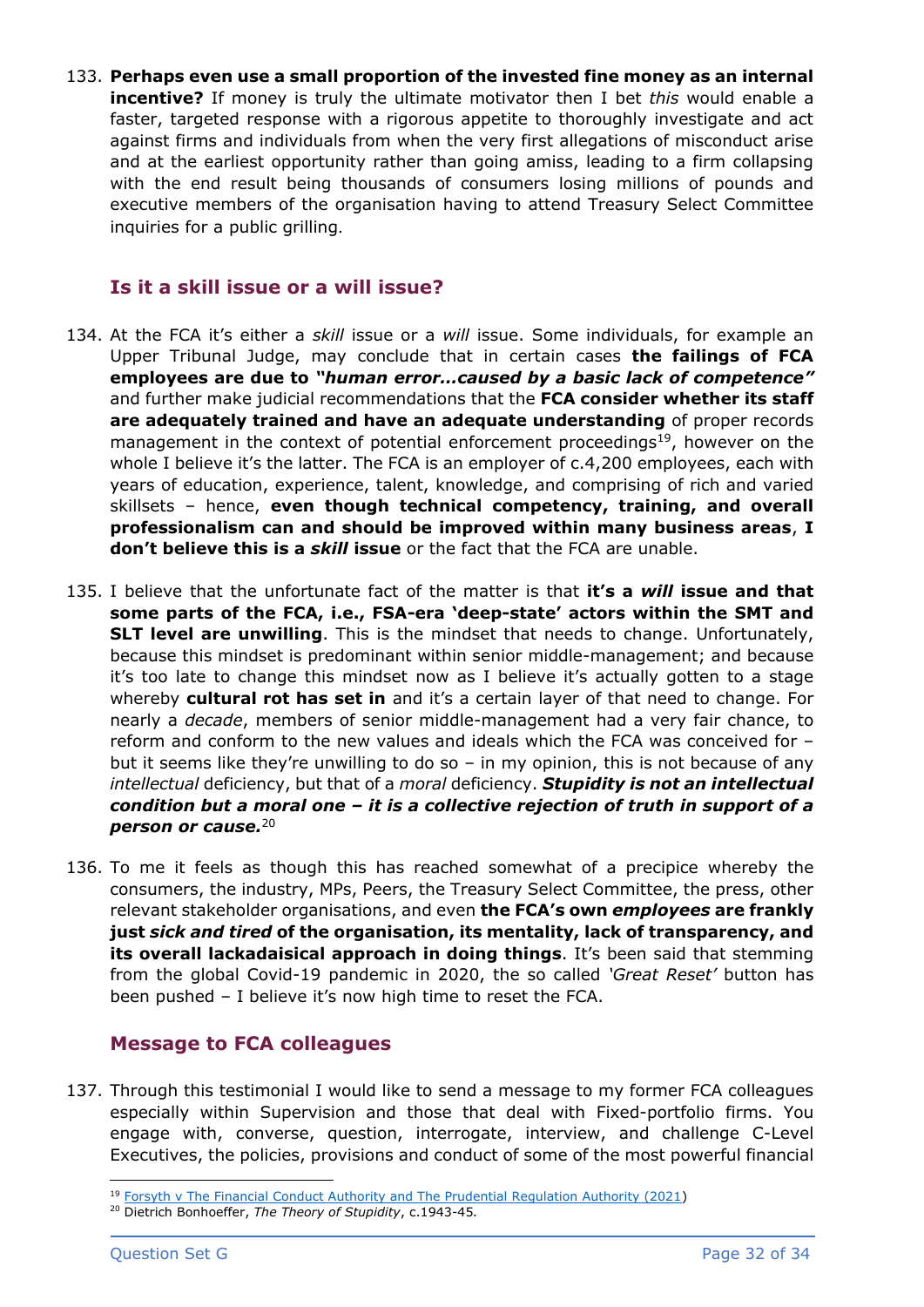institutions on the planet, yet **within your own departments and divisions you shy away from the incompetency, control, the bullying, and fear tactics employed by your own line managers and members of senior middlemanagement?** Food for thought.

- 138. I'm not inciting corporate insurrection or insubordination here, but I would urge that you **consider assertively critiquing and constructively challenging** *en masse* **(it needs to be done as a** *collective***) senior middle-management and HR at every available opportunity.** You will find that by doing so you'll be taking them out of their comfort zone purely because they have no experience of being constructively challenged like that – as such you will find that they 'panic' and attempt to counter such challenge and criticism in an absolutely ignorant and nonsensical manner. Both HR and senior middle-management *rely* **on your perception and fear of them; their name, title, job grade, and salary** in order to maintain their power and influence over those under them.
- 139. I further **urge all employees within the FCA to come forward and submit their own testimonial responses for this APPG information gathering exercise**, to do so either on a named or anonymous basis and in the optimistic hope that y(our) action can lead to a meaningful reaction and thus a meaningful reform of this particular regulatory institution for the benefit of society.
- 140. In addition, if you have ever submitted an internal grievance and felt it has **not been investigated and dealt with properly**, whether a discrimination, bullying or sexual harassment complaint had been mishandled, that not only have you been denied the FCA's internal quasi-judicial justice, but also the *natural principles of justice* – then please consider **exercising your legal rights and submit Employment Tribunal claims** against your discriminators – you can even bring a claim against an individual employee(s) as well as the organisation should the circumstances require. **Keep doing this** *ad infinitum* **until the organisation and its HR function is forced to learn to get it right**, **to stop violating the Equality Act and Employment Rights Act,**  and ultimately learn to behave in the manner in which it is expected of them based on principles of honesty, integrity, transparency, objectivity, and impartiality – and should they retaliate and victimise you thereafter for carrying out a protected act? Repeat the process.

# **Final thoughts & comments**

- 141. There are some huge challenges for the FCA to overcome, but I do believe ultimately it will. I am sympathetic to the fact that it is an under resourced organisation of **only c.4,200 employees and an annual funding requirement of only c.£600m**, yet it's tasked with the enormous responsibility of regulating a multi-billion pound industry which employs over one million people.
- 142. I am currently holding **a neutral stance in relation to Nikhil Rathi**, as I didn't have the opportunity to work under his watch and am now only passively observing everything that's happening as a former FCA employee and a member of the public – but I can see and appreciate some elements of his vision. **I do hope he has genuine and sincere intentions in permanently reforming the organisation**, and that he's just not on a cost-cutting exercise before moving on to a new role in a few years' time. I do think it is commendable what Nikhil is trying to achieve, however as previously mentioned, his **focus in relation to structural change** *really* **now needs to be on the senior middle-management layer** as well as its HR function especially